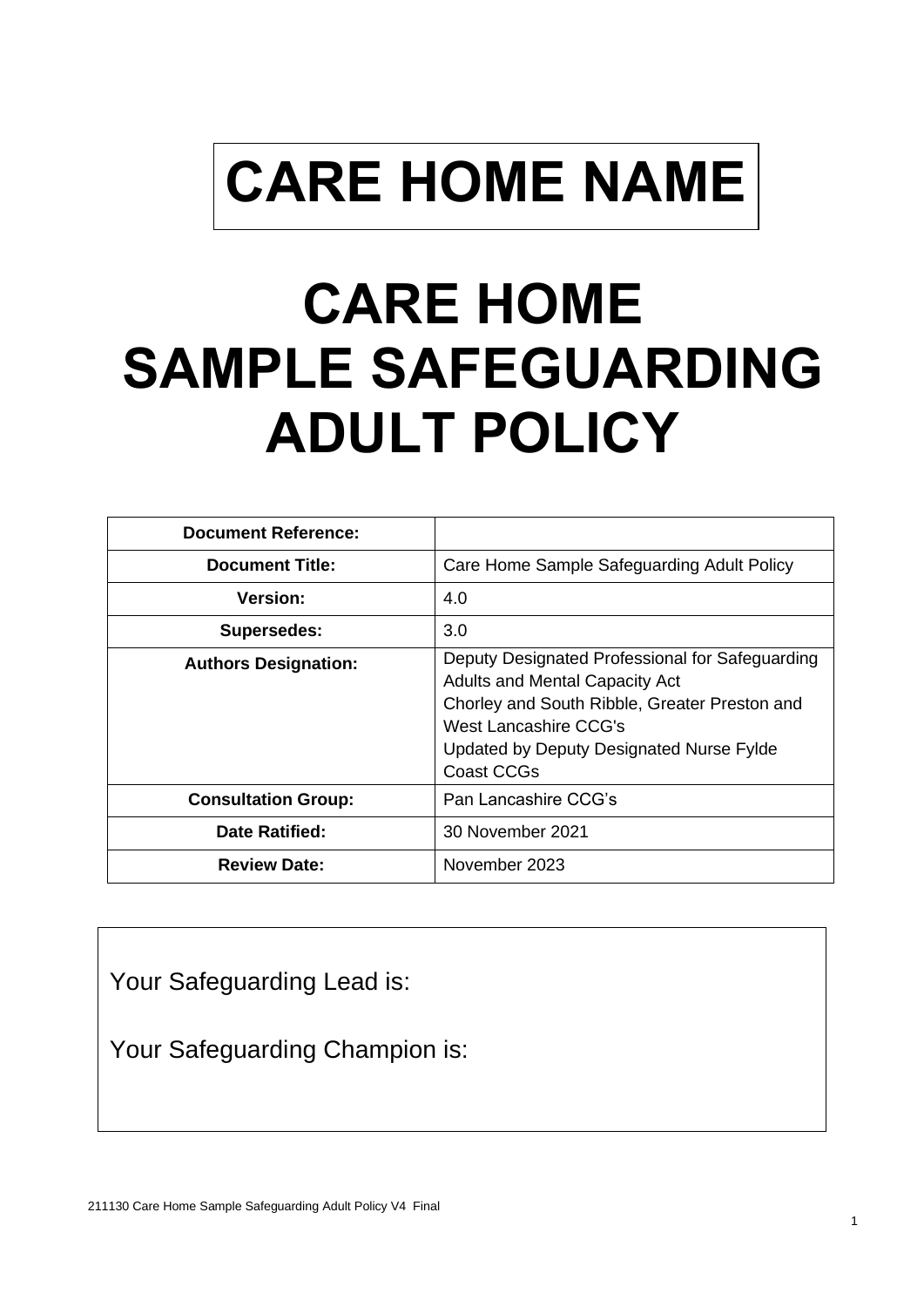| 1.0 | 10/11/15   | Kristy<br>Atkinson  | First<br>Version | Endorsed at LSAB 06/11/15                                                                                                                                                                                                                                                                                                                                                                        |
|-----|------------|---------------------|------------------|--------------------------------------------------------------------------------------------------------------------------------------------------------------------------------------------------------------------------------------------------------------------------------------------------------------------------------------------------------------------------------------------------|
| 2.0 | 20/10/17   | Kristy<br>Atkinson  | Reviewed         | Amended to reflect Section 54 of<br>the Modern Slavery Act                                                                                                                                                                                                                                                                                                                                       |
| 3.0 | 07/10/19   | Kristy<br>Atkinson  | Reviewed         | Updated to reflect guidance on<br>PIPOT, Requests from Celebrity,<br>VIP and non-VIP visits to the<br>service, Lancashire Victim<br>Services, information and making<br>safeguarding personal                                                                                                                                                                                                    |
| 4.0 | 20/09/2021 | <b>Judith Clark</b> | Reviewed         | Updated to reflect care Act<br>terminology and to strengthen the<br>responsibilities and learning<br>sections by incorporating some of<br>the Nice Guidance for<br>safeguarding in care homes 2021.<br>Introduction to the Domestic Abuse<br>Act 2021 and Introduction to the<br><b>Mental Capacity Amendment Act</b><br>2019 has also been<br>included. A number of links have<br>been updated. |

#### **Circulation List**

Following Approval this Policy Document will be circulated to:

• Care Homes

#### **Review of Policy: This document will be reviewed in 2023 or before this date in the event of national updates.**

This sample Safeguarding Adult Policy is based on the Lancashire Safeguarding Adults Board procedures. It will support Care homes in promoting the wellbeing of Adults at risk who may have difficulty in protecting themselves from harm and abuse and in promoting their own interests. It has been adapted by the Deputy Designated Professional for Safeguarding Adults and MCA from Chorley and South Ribble CCG, Greater Preston CCG and West Lancashire CCG from the GP Sample Policy.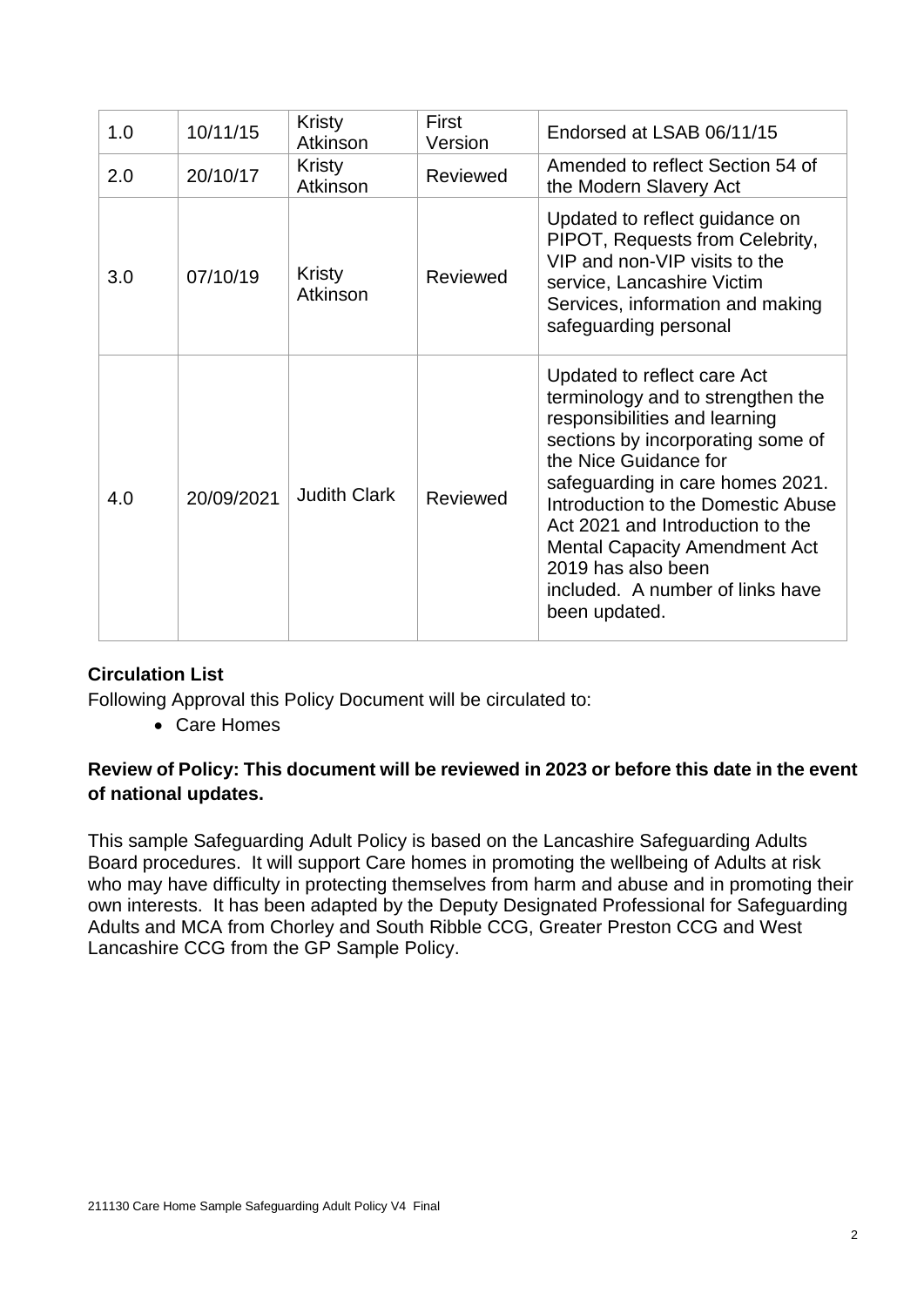## **CONTENTS Page**

| 1                       | <b>INTRODUCTION</b>                                                          | 5           |
|-------------------------|------------------------------------------------------------------------------|-------------|
| 1.1<br>1.2<br>1.3       | Why is safeguarding necessary?<br>Scope<br><b>Principles</b>                 | 5<br>5<br>5 |
| 1.4<br>1.5              | Breaches of policy<br><b>Key Definitions</b>                                 | 6<br>6      |
| $\overline{\mathbf{2}}$ | <b>SAFEGUARDING ADULTS POLICY</b>                                            | 10          |
| 2.1                     | <b>Statement of Responsibilities</b>                                         | 10          |
| 3                       | RECOGNITION OF THE ABUSE AND NEGLECT OF ADULTS AT<br><b>RISK</b>             | 12          |
| 3.1<br>3.2              | <b>Categories of Abuse</b><br>Prevent                                        | 12<br>13    |
| 4                       | WHAT TO DO IF YOU HAVE CONCERNS ABOUT AN ADULT AT<br><b>RISK'S WELFARE</b>   | 14          |
| 4.1<br>4.2              | Responding to an adult who tells you about abuse<br><b>Risk Assessment</b>   | 14<br>15    |
| 4.3                     | Raising a concern with local authority safeguarding adults enquiry<br>team   | 16          |
| 4.4                     | What to do if there is a professional disagreement                           | 17          |
| 5                       | <b>SAFEGUARDING CHILDREN</b>                                                 | 17          |
| 6                       | <b>INFORMATION SHARING</b>                                                   | 17          |
| 7                       | <b>ATTENDANCE AT SAFEGUARDING MEETINGS</b>                                   | 18          |
| 8                       | <b>RECORDING INFORMATION</b>                                                 | 18          |
| 9                       | <b>MANAGING ALLEGATIONS</b>                                                  | 18          |
| 9.1                     | Managing allegations against workers who have contact with Adults<br>at risk | 18          |
| 9.2<br>9.3              | Whistleblowing<br><b>Complaints Procedure</b>                                | 20<br>20    |
| 10                      | <b>LEARNING AND DEVELOPMENT OF STAFF</b>                                     | 20          |
| 11                      | <b>SUPERVISION OF STAFF</b>                                                  | 21          |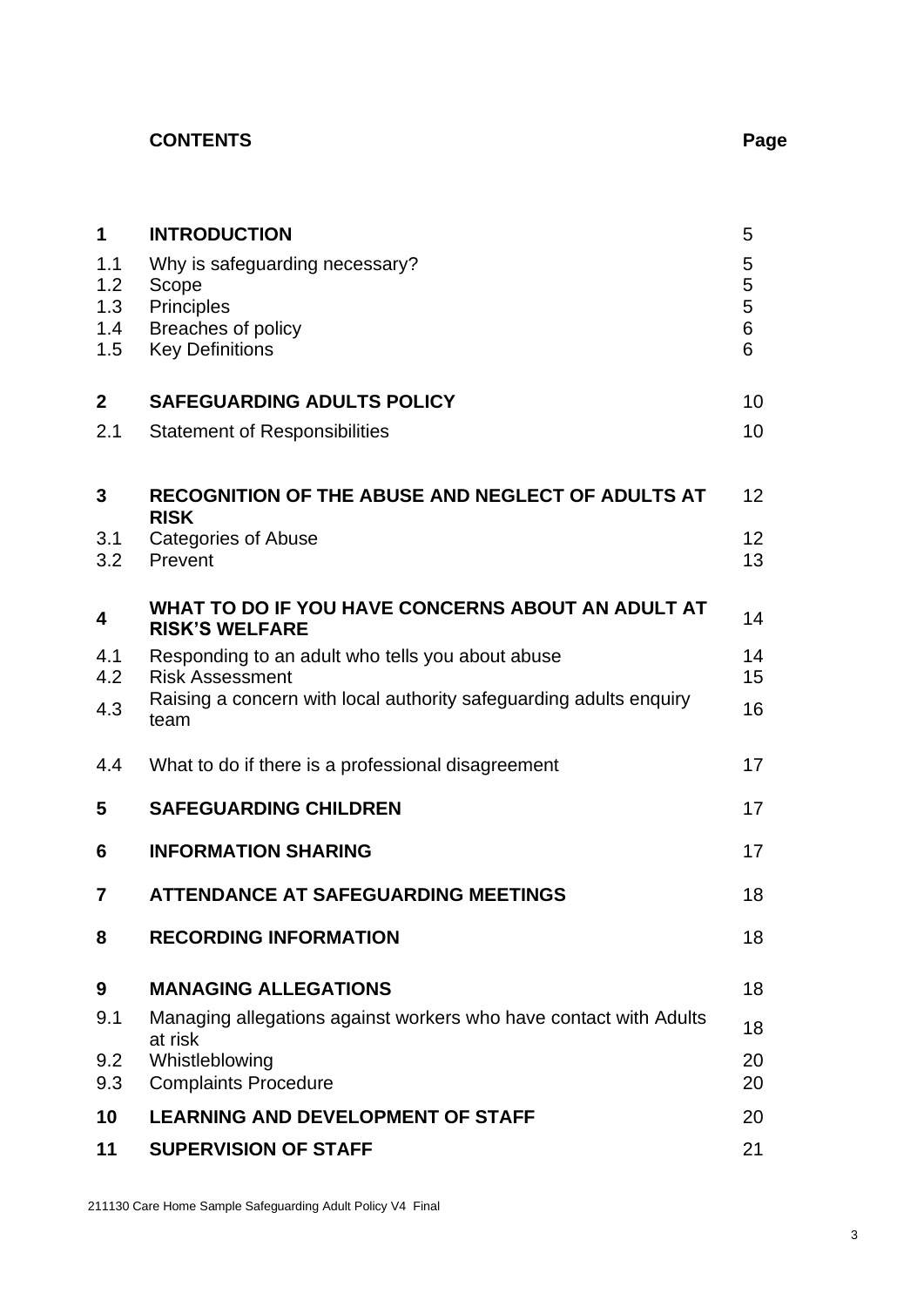# **<sup>12</sup> REQUEST FOR CELEBRITY, VIP/non-VIP VISIT TO THE SERVICE** <sup>21</sup>

### **13 REFERENCE DOCUMENTS** 21

#### **APPENDICES**

|                | Flow chart: 'What to do if an adult is at risk of significant harm' | 24 |
|----------------|---------------------------------------------------------------------|----|
| H.             | Adult safeguarding protocol poster v2                               | 26 |
| $\mathbf{III}$ | Flow chart: 'Sharing Information'                                   | 28 |
| IV.            | Safeguarding Adults Training for Care homes                         | 29 |
|                | Flow chart: 'Safeguarding Children'                                 | 31 |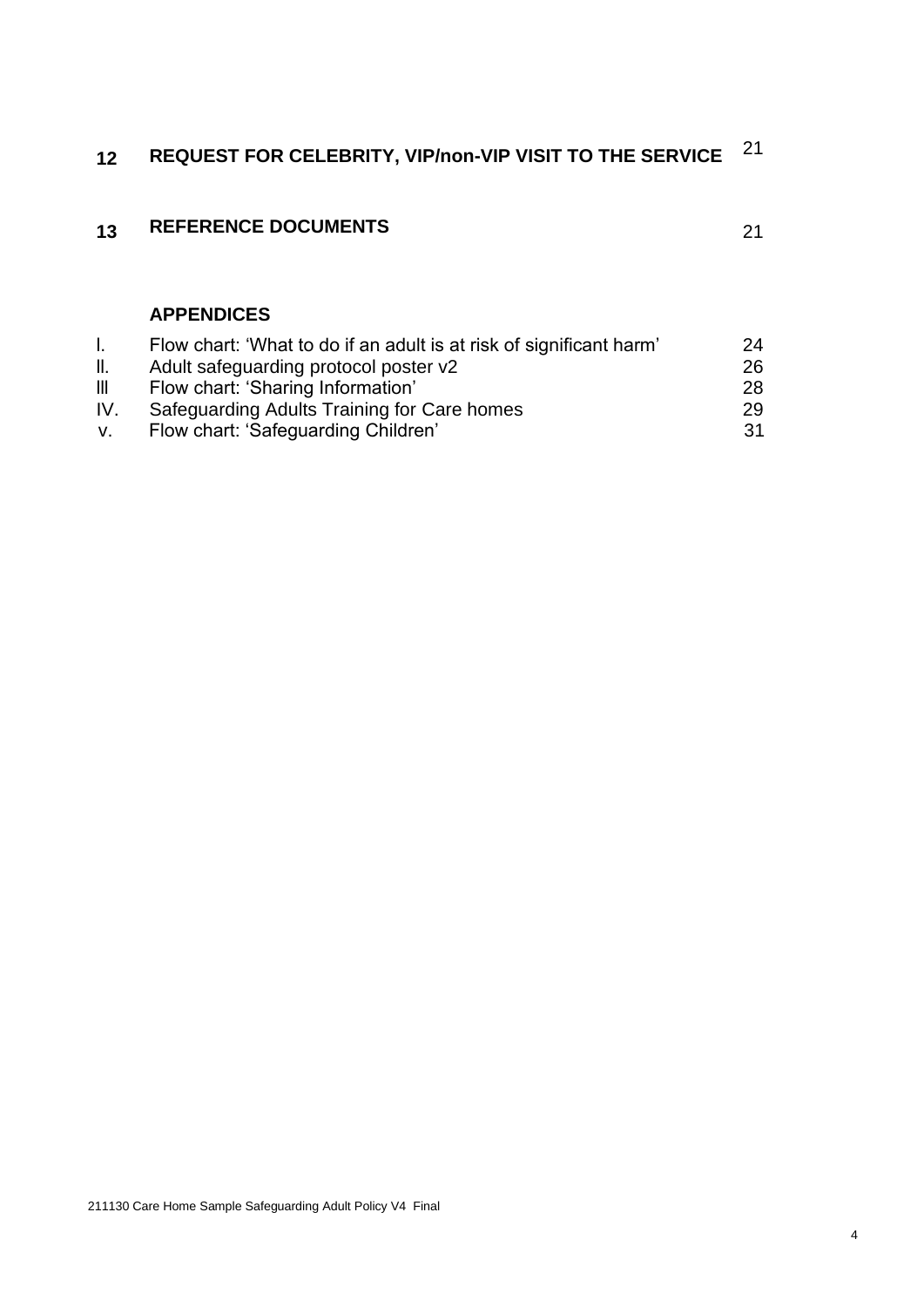#### **1. INTRODUCTION**

The Care Act 2014 was implemented in April 2015 and sets out the first ever statutory framework for adult safeguarding. Local authorities are required to make enquiries into allegations of abuse or neglect. Safeguarding is mainly aimed at people with care and support needs who may be in vulnerable circumstances and at risk of abuse or neglect by others. In these cases, local services must work together to identify those at risk and take steps to protect them.

#### **1.1 Why is safeguarding necessary**

**1.2** Care providers play an important role in helping people with care and support needs to live full lives, free from abuse and neglect. Good care adopts the principles of personcentered approaches and takes account of the individual's qualities, abilities and interests. Good care also includes preventing abuse, minimising risk without taking control away from individuals and responding proportionately if abuse or neglect has occurred.

Safeguarding Adults at risk is a complex area. It is extremely wide, ranging from individuals who are incapable of looking after any aspect of their lives, to individuals experiencing a short period of illness or disability. A wide range of community services and professionals can also be involved, making it difficult to identify those with responsibility. Safeguarding adults is everybody's responsibility.

A key area of consideration is the implementation of the Mental Capacity Act (MCA) which is supported by a Code of Practice and sets out the legal framework for people who lack capacity. The MCA identifies who can take decisions and in what situations, as well as protecting the right of the individual not to be treated as unable to make a decision merely because they make an unwise decision.

#### **1.2 Scope**

The aim of this policy is to ensure that throughout the work of **[Insert name of care home]** we will safeguard and promote the welfare of adults at risk. We aim to do this by ensuring that we comply with statutory and local guidance for safeguarding and by ensuring safeguarding the rights of adults at risk is integral to all we do.

**[Insert name of care home]** is committed to implementing this policy and the practices it sets out. The home will provide learning opportunities and make provision for appropriate safeguarding adults training to all staff. This policy will be made widely accessible to staff and reviewed on **[Insert date: suggest annually from date of ratification].** 

This policy addresses the responsibilities of all employees. It is the responsibility of the registered Manager and the Safeguarding Lead to brief all staff on their responsibilities under the policy.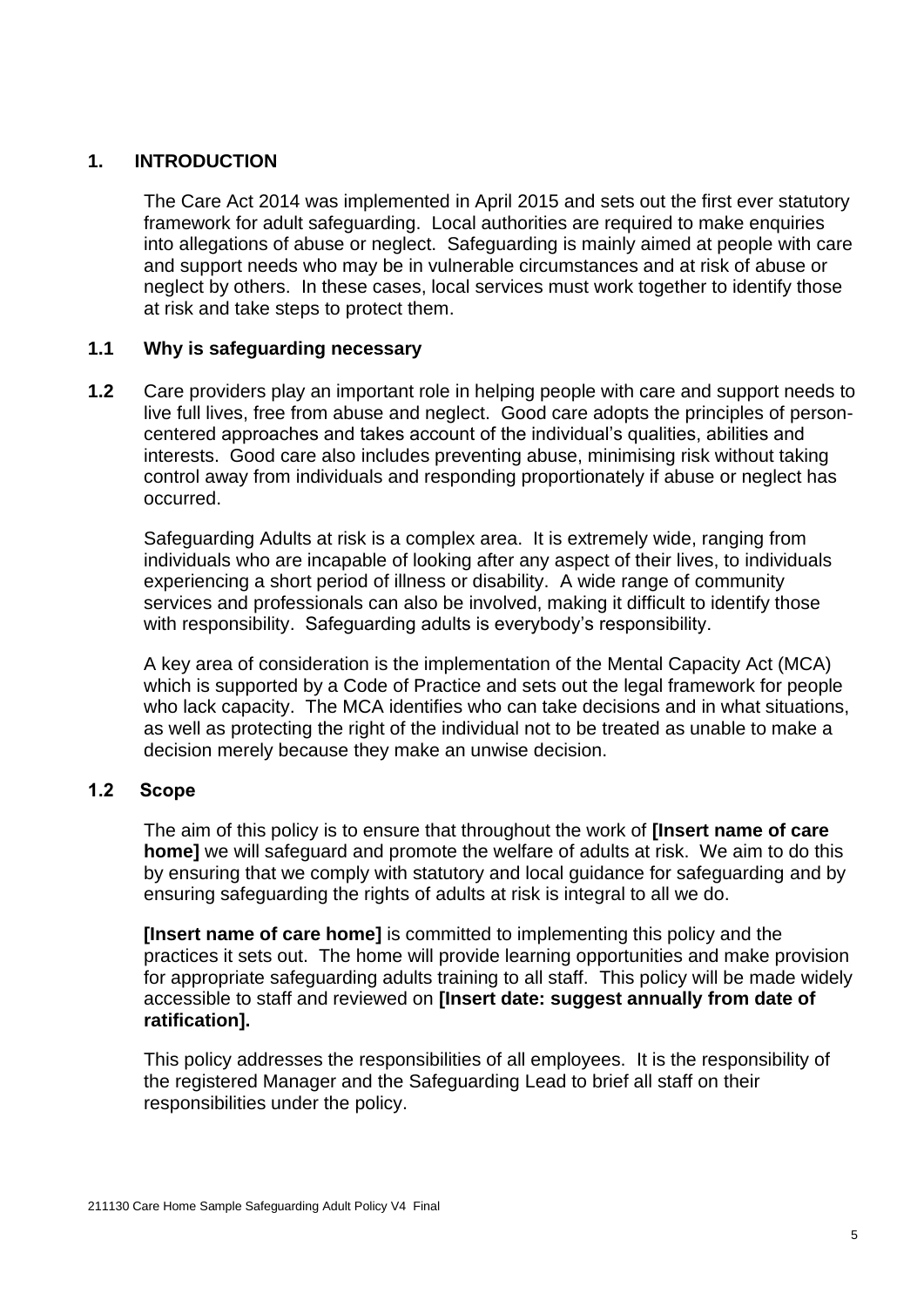#### **1.3 Principles**

[**insert name of care home**] recognise that safeguarding adults at risk is a shared responsibility with the need for effective joint working between staff, external agencies, professionals, service users and families with acknowledgement of different roles and expertise if the adult at risk is to be protected from harm. In order to achieve effective joint working there must be constructive relationships at all levels, promoted and supported by:

- The commitment of all staff, at all levels within the care home to safeguarding and promoting the welfare of adults at risk;
- The commitment of Senior Managers to seek continuous improvement with regards to safeguarding;
- Clear lines of accountability within the care home for work on safeguarding;
- Developments that take account of the need to safeguard and promote the welfare of adults at risk and is informed, where appropriate, by the views of the adult at risk and their families where appropriate;
- Staff supervision, training and continuing professional development so that staff have an understanding of their roles and responsibilities, and those of other professionals and organisations in relation to safeguarding adults at risk;
- Safe working practices including recruitment and vetting procedures;
- Effective interagency working, including effective information sharing;

#### **1.4 Breaches of policy**

For employees, failure to adhere to the Safeguarding Adults Policy could lead to possible disciplinary action being taken. For others (volunteers, supporters, agency staff and partner organisations) their individual relationship with the care home may be terminated.

#### **1.5 Key Definitions**

#### **1.5.1 Adult Safeguarding**

The Department of Health (2011) and the Care Act (2014) have agreed best practice principles for safeguarding adults that should be utilised to provide a benchmark for achieving good outcomes for patients.

#### **Principle 1 – Empowerment - Presumption of person led decisions and consent**

Adults should be in control of their care and their consent is needed for decisions and actions designed to protect them. Clear justification must be made and documented where action is taken without consent, such as lack of capacity or other legal or public interest justification. Where a person is not able to control the decision, they should still be included in decisions to the extent that they are able. Decisions made must respect the person's age, culture, beliefs and lifestyle.

#### **Principle 2 - Protection - Support and representation for those in greatest need**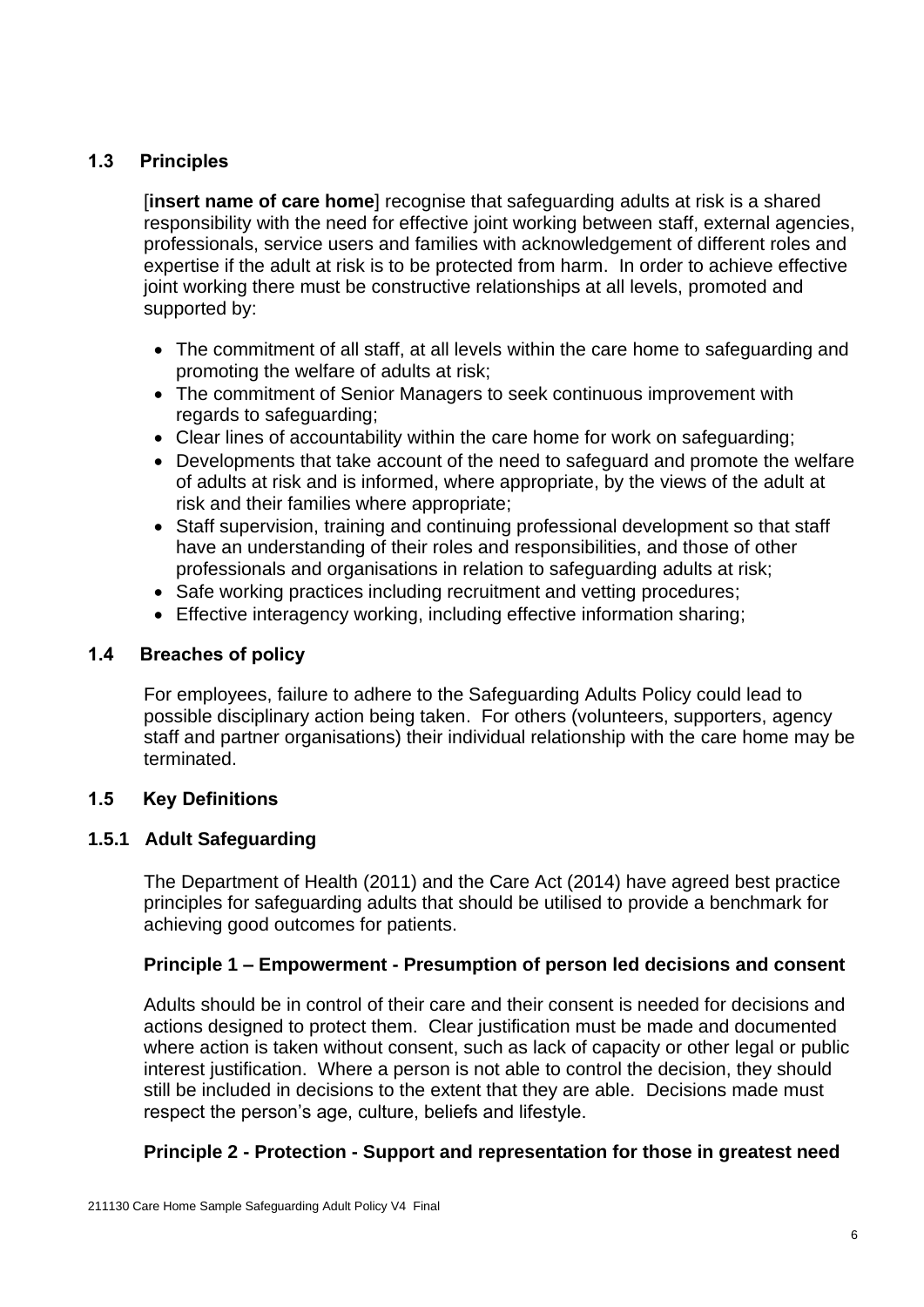All staff have a duty to support all patients to protect themselves. Staff have a positive obligation to take additional measures for patients and service users who may be less able to protect themselves.

#### **Principle 3 - Prevention**

Prevention of harm or abuse is a primary goal. Prevention involves helping the person to reduce risks of harm and abuse that are unacceptable to them. Prevention also involves reducing risks of neglect and abuse occurring within the service.

#### **Principle 4 – Proportionality - Proportionality and least intrusive response appropriate to the risk presented**

Responses to harm and abuse should reflect the nature and seriousness of the concern. Responses must be the least restrictive of the person's rights and take account of the person's age, culture, wishes, lifestyle and beliefs. Proportionality also relates to managing concerns in the most effective and efficient way.

#### **Principle 5 – Partnerships - Local solutions through services working with their communities.**

Safeguarding adults will be most effective where citizens, services and communities work collaboratively to prevent, identify and respond to harm and abuse. The skills of the multiagency team should be utilised when safeguarding adults at risk.

#### **Principle 6 - Accountability - Accountability and transparency in delivering safeguarding**

#### **Making Safeguarding Personal**

In addition to these principles, Making Safeguarding Personal is about engaging with people to understand what outcomes they wish to achieve from a safeguarding response, by seeking to achieve a personalised approach to safeguarding, where safeguarding is done in partnership with someone and not 'done to them'. The aim is to focus practice on achieving an improvement to people's circumstances which is meaningful to them and their own wishes and preferences should be acted on as far as possible, in keeping with the principles set out in 'Making Safeguarding Personal'.

**[Insert name of care home]** is accountable to patients, service users and to their commissioning agencies. Working in partnerships also entails being open and transparent with partner agencies about how safeguarding responsibilities are being met.

#### **1.5.2 Adults at Risk**

The Pan Lancashire and Cumbria Safeguarding Adults Boards procedures have adopted the definition of an adult at risk from Section 42 of the Care Act 2014: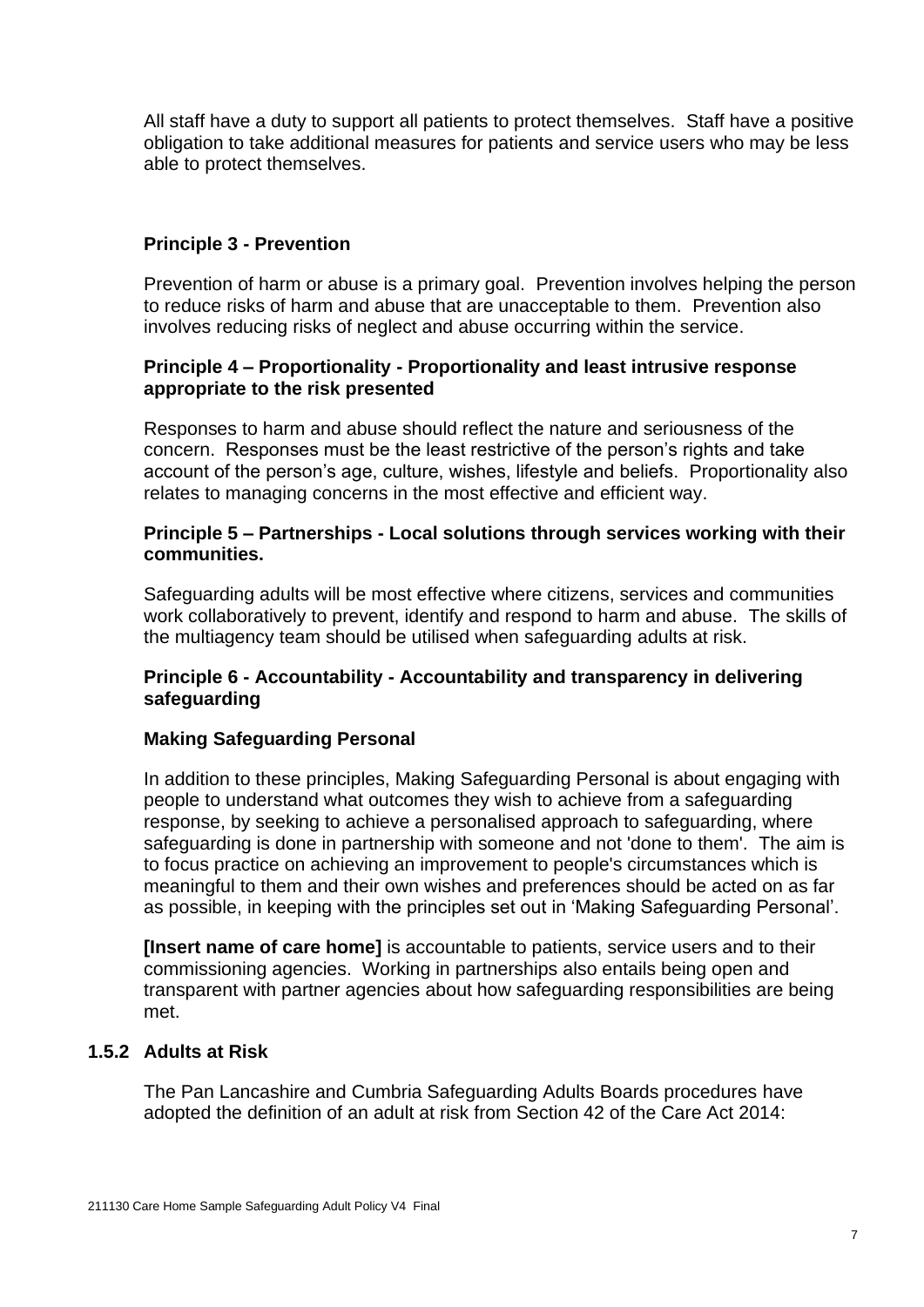- 1. An adult who may be vulnerable to abuse or maltreatment is deemed to be someone aged 18 or over, who is in an area and;
- 2. Has needs for care and support (whether or not the authority is meeting any of those needs);
- 3. Is experiencing, or is at risk of, abuse or neglect and;
- 4. As a result of those needs is unable to protect himself or herself against the abuse or neglect or the risk of it.

This could include people with learning disabilities, mental health problems, older people and people with physical disabilities or impairments. This can include people who are vulnerable themselves as a consequence of their role as a carer for such a person. They may need additional support to protect themselves, for example, in situations such as domestic violence, physical frailty or chronic illness, sensory impairment, challenging behaviour, drug or alcohol problems.

Support provided should be appropriate to the person's physical and mental abilities, culture, religion, gender and sexual orientation and tailored to enable people to live lives that are free from violence, harassment, humiliation and degradation.

#### **1.5.3 Adults with capacity**

A person's ability to make a decision in regard to adult abuse may be affected by (not an exhaustive list):

- Duress and undue influence;
- Lack of mental capacity;
- Use of threat or influence;
- Power imbalance within a relationship.

There may be a fine distinction between a person who lacks the mental capacity to make a particular decision and a person whose ability to make a decision is impaired, e.g. by duress of undue influence. Nonetheless, it is an important distinction to make

Adults at risk who are in receipt of health or social care services and whose independence and well-being is at risk due to abuse can expect arrangements to be made that will promote their safety, independence and well-being in both the short and longer term. **[Insert name of care home]** will ensure all relevant and appropriate professionals are alert and involved to support all adults have wherever possible:-

- The right to be safeguarded from abuse;
- Their needs regarded as paramount;
- The right to be taken seriously;
- To be offered independent advocacy and / or support and be kept informed of safeguarding processes and outcomes, as appropriate. **[Insert name of care home]** will support any adult in facilitating access to advocacy services including making a referral in the absence of statutory services;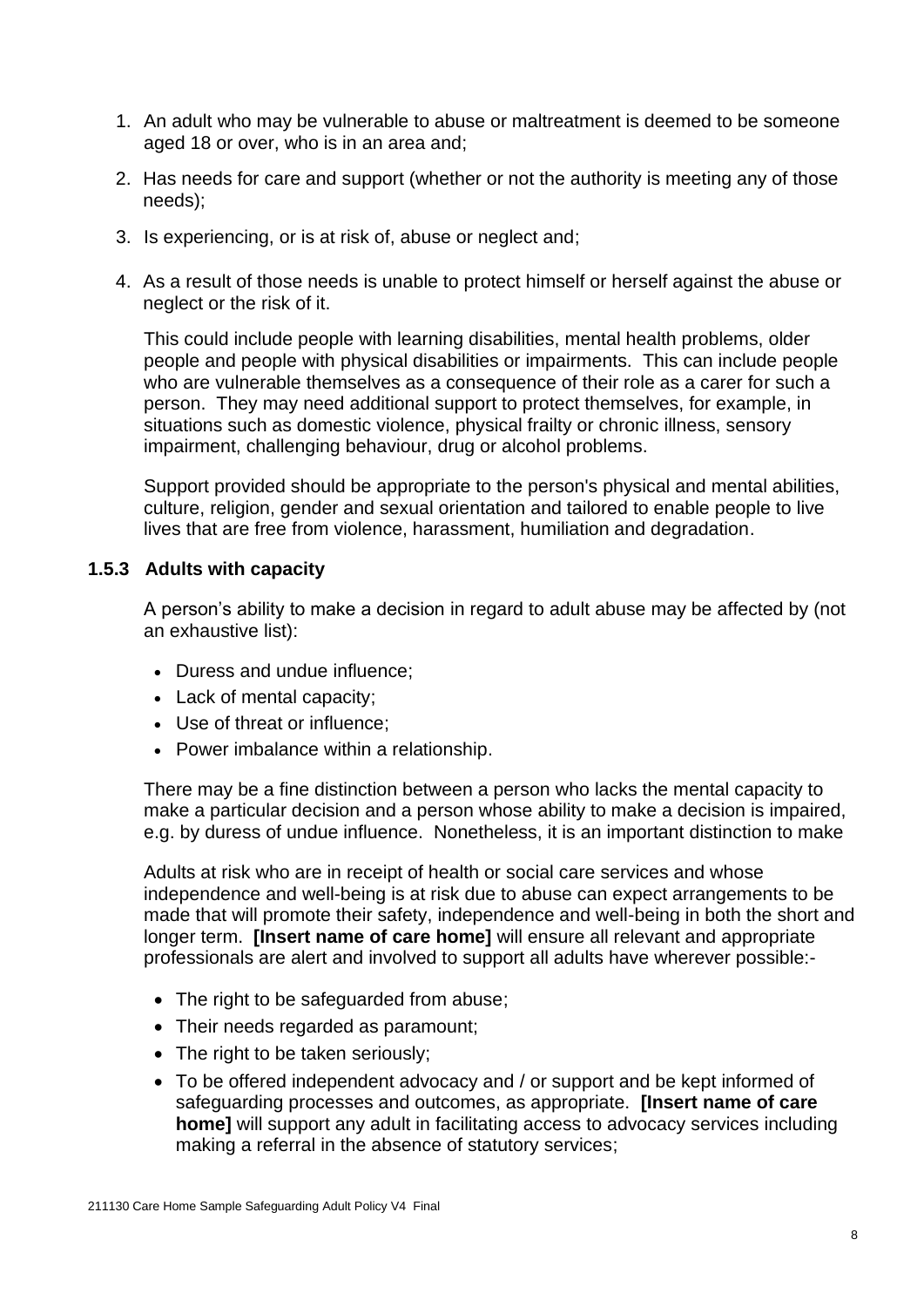- The right to appropriate information on the safeguarding adults' process;
- The right to privacy and confidentiality throughout the safeguarding process, except where there is a requirement to override;
- The right to be involved in decisions regarding themselves, made as a result of the safeguarding process.

Any intervention to protect an adult at risk must be carried out with the consent of the adult concerned, there may be occasions where their consent may not be valid, due to consent needing to be over-ridden by an agency's duty to protect others. This may be when there are concerns regarding wider groups of adults at risk or children or when a criminal offence has taken place.

The [Domestic Abuse Act 2021](https://homeofficemedia.blog.gov.uk/2021/04/29/domesticabuseactfactsheet/) makes provisions to protect people who experience domestic abuse as well as strengthening measures to deal with perpetrators. The Act creates a statutory definition of domestic abuse, emphasising that domestic abuse is not just physical violence, but can also be emotional, coercive or controlling and economic abuse, along with creating a new offence of non-fatal strangulation.

#### **1.5.4 Lack of mental capacity for a specific decision.**

 The Mental Capacity Act (MCA) 2005 provides a [statutory framework](http://www.justice.gov.uk/protecting-the-vulnerable/mental-capacity-act) that underpins issues relating to capacity and protects the rights of individuals where capacity may be in question. MCA implementation is integral to safeguarding adults at risk. [The](https://www.gov.uk/government/collections/mental-capacity-amendment-act-2019-liberty-protection-safeguards-lps)  [Mental Capacity Amendment Act 2019](https://www.gov.uk/government/collections/mental-capacity-amendment-act-2019-liberty-protection-safeguards-lps) introduces the Liberty Protection Safeguards due to be implemented in April 2022 and will replace the Deprivation of Liberty Safeguards. The guidance and associated documents are not yet ready so this date could be delayed. The safeguards will provide protection for people aged 16 and above who are or who need to be deprived of their liberty in order to enable their care or treatment and lack the mental capacity to consent to their arrangements.

The 5 principles of the MCA must be followed and are directly applicable to safeguarding:

- 1. **A person must be assumed to have capacity unless it is established that he lacks capacity**. Assumptions should not be made that a person lacks capacity merely because they appear to be vulnerable;
- 2. **A person is not to be treated as unable to make a decision unless all practicable steps to help him do so have been taken without success**. Empower the person to make decisions about managing risks e.g. use communication aides to assist someone to make decisions; choose the optimum time of day where a person with dementia may best be able to evaluate risks;
- 3. **A person is not to be treated as unable to make a decision because he makes an unwise decision**. The person will wish to balance their safety with other qualities of life such as independence and family life. This may lead them to make choices about their safety that others may deem to be unwise but they have the right to make those choices;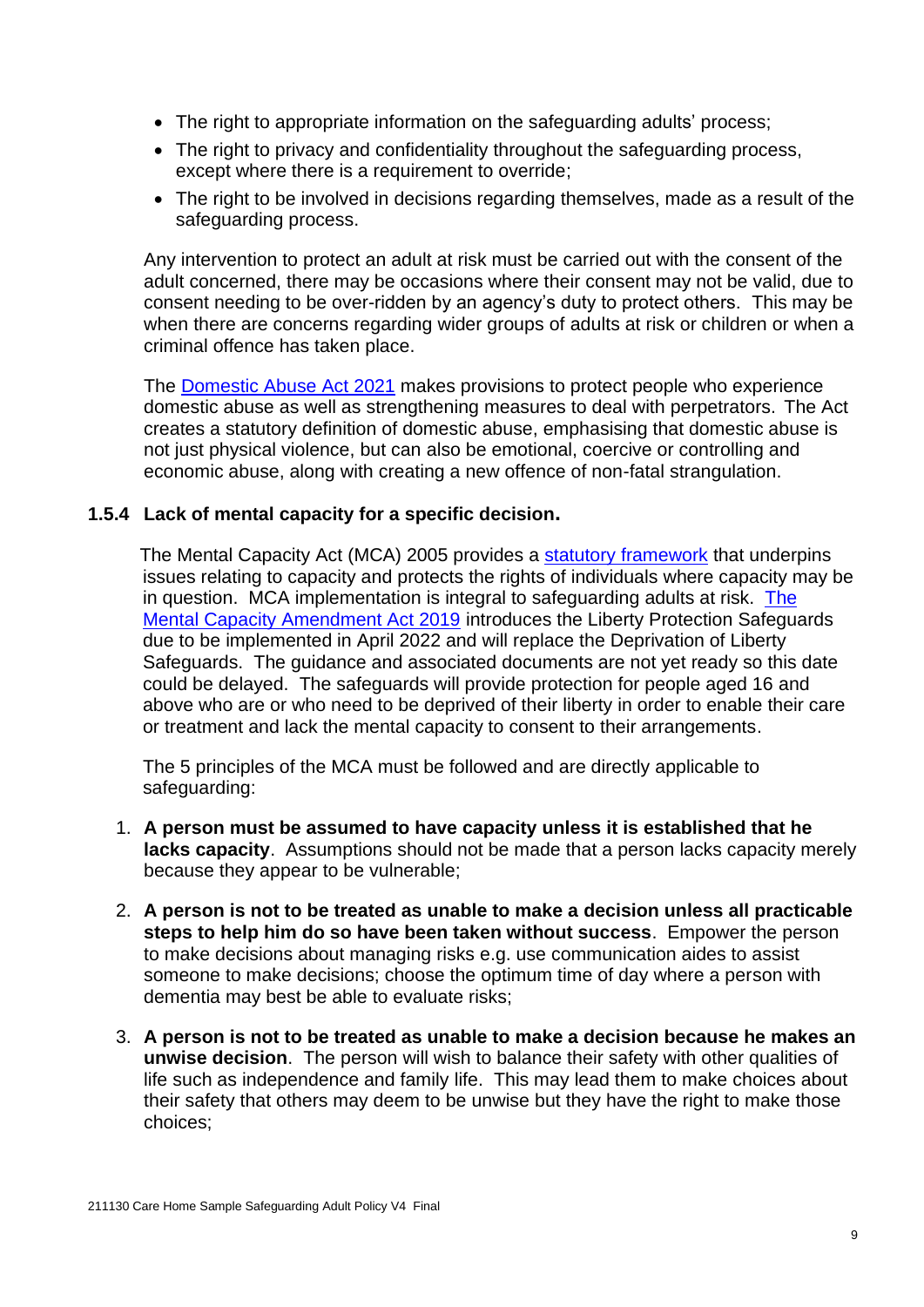- 4. **An act or decision made under this Act for or on behalf of a person who lacks capacity must be done, or made, in his best interests**. Best interest decisions in safeguarding take account of all relevant factors including the views of the person, their values, lifestyle and beliefs and the views of others involved in their care;
- 5. **Before the act is done, or the decision is made, regard must be had to whether the purpose for which it is needed can be as effectively achieved in a way that is less restrictive of the person's right and freedom of action**.

Where a person lacks capacity to make a decision, any use or restriction and restraint must be necessary and proportionate and to prevent harm to that person. Safeguarding interventions need to balance the wish to protect the person from harm with protecting other rights such as right to family life.

#### **All interventions in safeguarding adults at risk must be:-**

- Lawful;
- Proportionate to the risk;
- Respectful of the wishes of the person at risk with regard to their human rights;
- Documented within the person's care plan.

### **2. SAFEGUARDING ADULTS POLICY**

#### **2.1 Statement of Responsibilities**

All roles must comply with all safeguarding requirements in regulations 12 and 13 of the Health and Social Care Act 2008 (regulated activities) Regulations 2014.

- **Director/Responsible person** Ensure the responsible person and Home Manager is of good character, has the qualifications, competence, skills and experience which are necessary for the relevant office or position or the work for which they are employed;
- Ensure the responsible person and Home Manager is able by reason of their health, after reasonable adjustments are made, of properly performing tasks which are intrinsic to the office or position for which they are appointed or to the work for which they are employed;
- Ensure the responsible person and Home Manager has not been responsible for, been privy to, contributed to or facilitated any serious misconduct or mismanagement (whether unlawful or not) in the course of carrying on a regulated activity or providing a service elsewhere which, if provided in England, would be a regulated activity.
- Ensure that the culture of the organisation promotes open discussion and reporting
- of safeguarding concerns with opportunities for learning and development of practice.

#### • **Registered Manager**

- To ensure that safeguarding adults at risk is integral to clinical governance and audit arrangements within the home;
- Ensure that the home meets the contractual and clinical governance arrangements on safeguarding adults;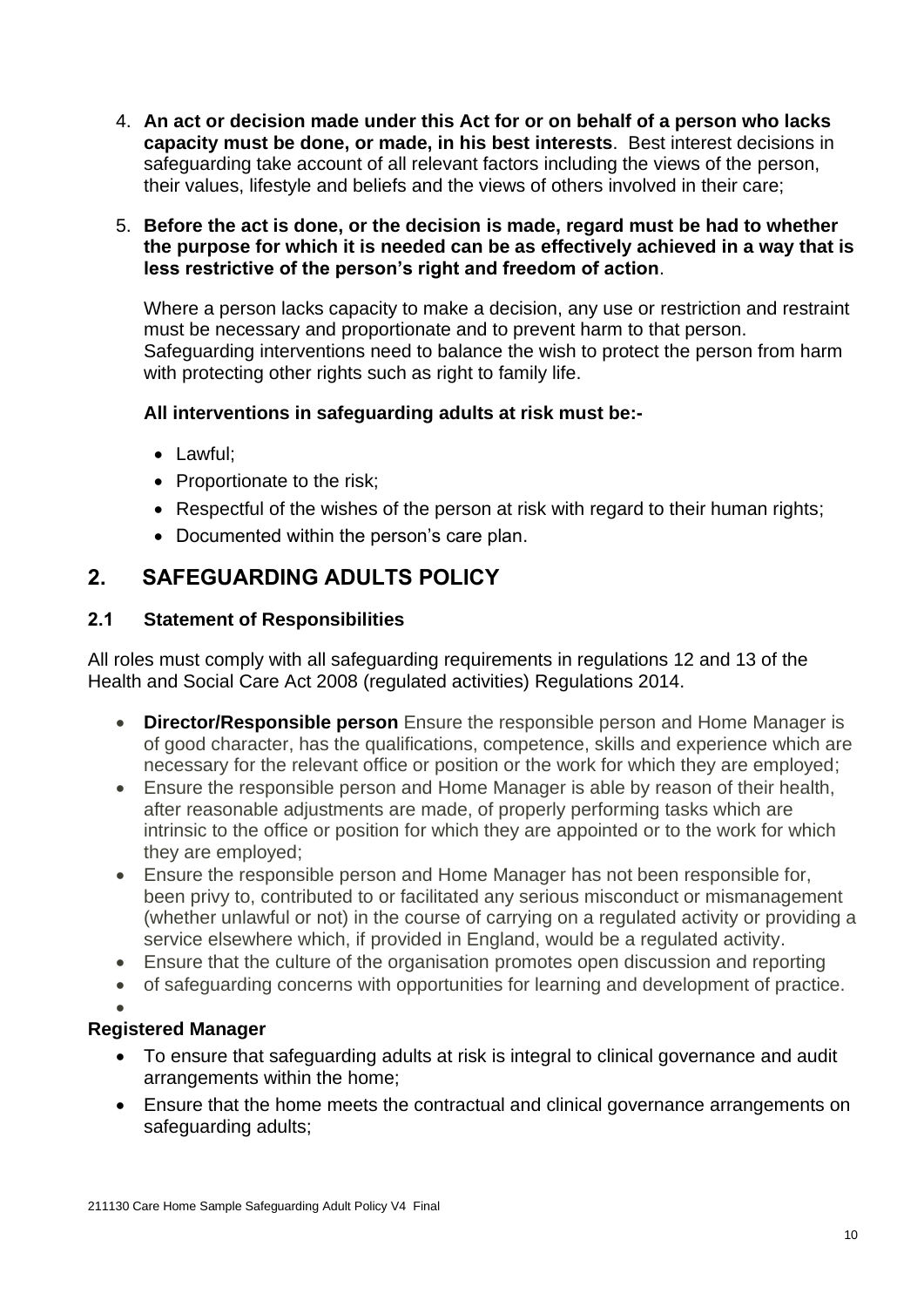- To ensure that all staff in contact with adults at risk to be alert to the potential indicators of abuse or neglect, and know how to act on those concerns in line with local guidance;
- To ensure that the home operates safe recruitment processes in line with national and local guidance including disclosure and barring and managing allegations against staff;
- Ensure safeguarding responsibilities are reflected in all job descriptions.
- Ensure that the culture of the organisation promotes open discussion and reporting of safeguarding concerns with opportunities for learning and development of practice. The roles and responsibilities do not equate to a full time role but where a person is identified to take on this role, these duties should be included in the job description.
- The home's Safeguarding Lead is **[insert name and contact details]**
- The home's Mental Capacity Act Lead is **[insert name and contact details if different to Safeguarding lead]**
- His/her deputy is **[insert name and contact details]**

Their role is to:

- Act as a contact on safeguarding adult and Mental Capacity Act matters; this may include requests to contribute to sharing information required for safeguarding investigations where appropriate;
- Disseminate information in relation to safeguarding adults/Mental Capacity Act to all staff members;
- Act as a point of contact for family members to bring any concerns that they have to document those concerns and to take any necessary action to address concerns raised;
- Share information received on safeguarding concerns promptly with LCC Enquiry Team, clarifying or obtaining more information about the matter as appropriate and as advised;
- Facilitate access to support and supervision for staff working with adults at risk and families;
- Ensure that the staff team complete the homes agreed incident forms and analysis of significant events forms; for those homes with individuals on the CHC framework incidents forms should be submitted to the commissioning support unit. [**identify the forms the home use**]

The responsibilities are to:

- Be fully conversant with the homes safeguarding adult policy, the policies and procedures of Lancashire's Safeguarding Adults Board; and the integrated processes that support safeguarding;
- Be responsible for facilitating training opportunities for individual staff groups.

#### **Individual staff members, including all employed staff and volunteers**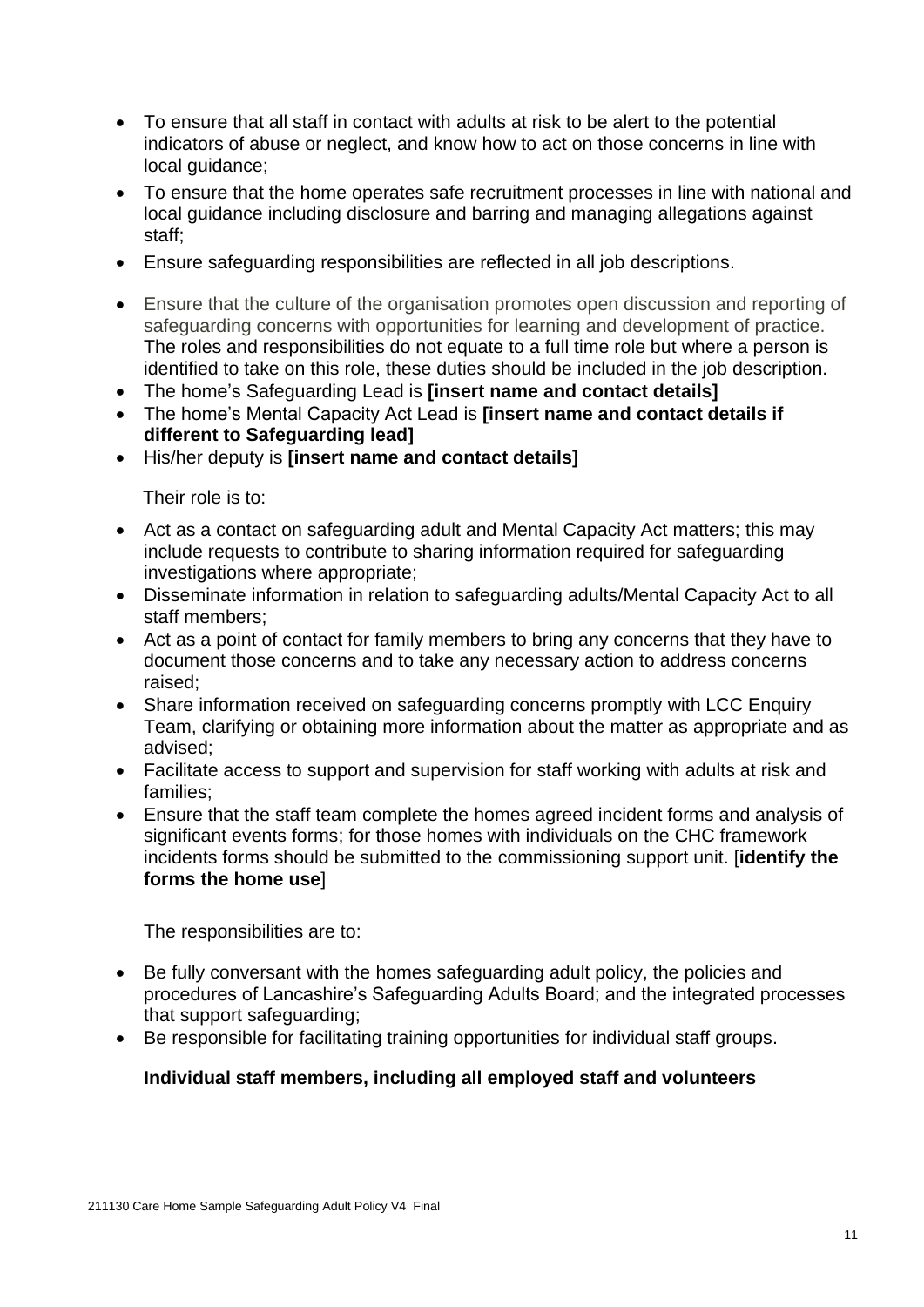- To be alert to the potential indicators of abuse or neglect for adults at risk and know how to act on those concerns in line with national guidance and the Pan Lancashire safeguarding adult procedures;
- To be aware of and know how to access {insert name of safeguarding board policies [and procedures](https://www.lancashiresafeguarding.org.uk/lancashire-safeguarding-adults/policies-and-procedures/) for safeguarding adults;
- To take part in training, including attending regular updates so that they maintain their skills and are familiar with procedures aimed at safeguarding adults and implementation of the Mental Capacity Act;
- Understand the principles of confidentiality and information sharing in line with local and [government guidance;](https://www.gov.uk/nursing-homes-registration-england)
- To contribute, when requested to do so, to the multi-agency meetings established to safeguard and protect adults at risk;
- Recognise the importance of sharing information, in confidence and with a lead person, regarding concerns they have about a colleague's behaviour.
- To minimise any potential risk to adults at risk.

## **3. RECOGNITION OF THE ABUSE AND NEGLECT OF ADULTS AT RISK**

Safeguarding means protecting an adult's right to live in safety, free from abuse and neglect. It is about people and organisations working together to prevent and stop both the risks and experience of abuse or neglect, while at the same time making sure that the adult's wellbeing is promoted including, where appropriate, having regard to their views, wishes, feelings and beliefs in deciding on any action. This must recognise that adults sometimes have complex interpersonal relationships and may be ambivalent, unclear or unrealistic about their personal circumstances. **[Insert name of care home]** should work with the professionals involved and the adult at risk to establish what being safe means to them.

Consideration needs to be given to a number of factors; abuse may consist of a single act or repeated acts. It may be physical, verbal or psychological, it may be an act of neglect or an omission to act or it may occur when an adult at risk is persuaded to enter into a financial or sexual transaction to which he or she has not consented to, or cannot consent. Abuse can occur in any relationship and may result in significant harm to, or exploitation of, the person subjected to it. The following categories of abuse are taken directly from the Care Act.

#### **3.1 Categories of Abuse**

**Physical abuse:** including assault, hitting, slapping, pushing and misuse of medication, restraint or inappropriate physical sanctions.

**Domestic abuse:** including psychological, physical, sexual, financial, emotional abuse; so called 'honour' based violence, forced marriage or female genital mutilation. The cross government definition of domestic violence and abuse is any incident or pattern of incidents of controlling, coercive, threatening behaviour, violence or abuse between those age 16 or over who are or have been intimate partners or family members regardless of gender or sexuality.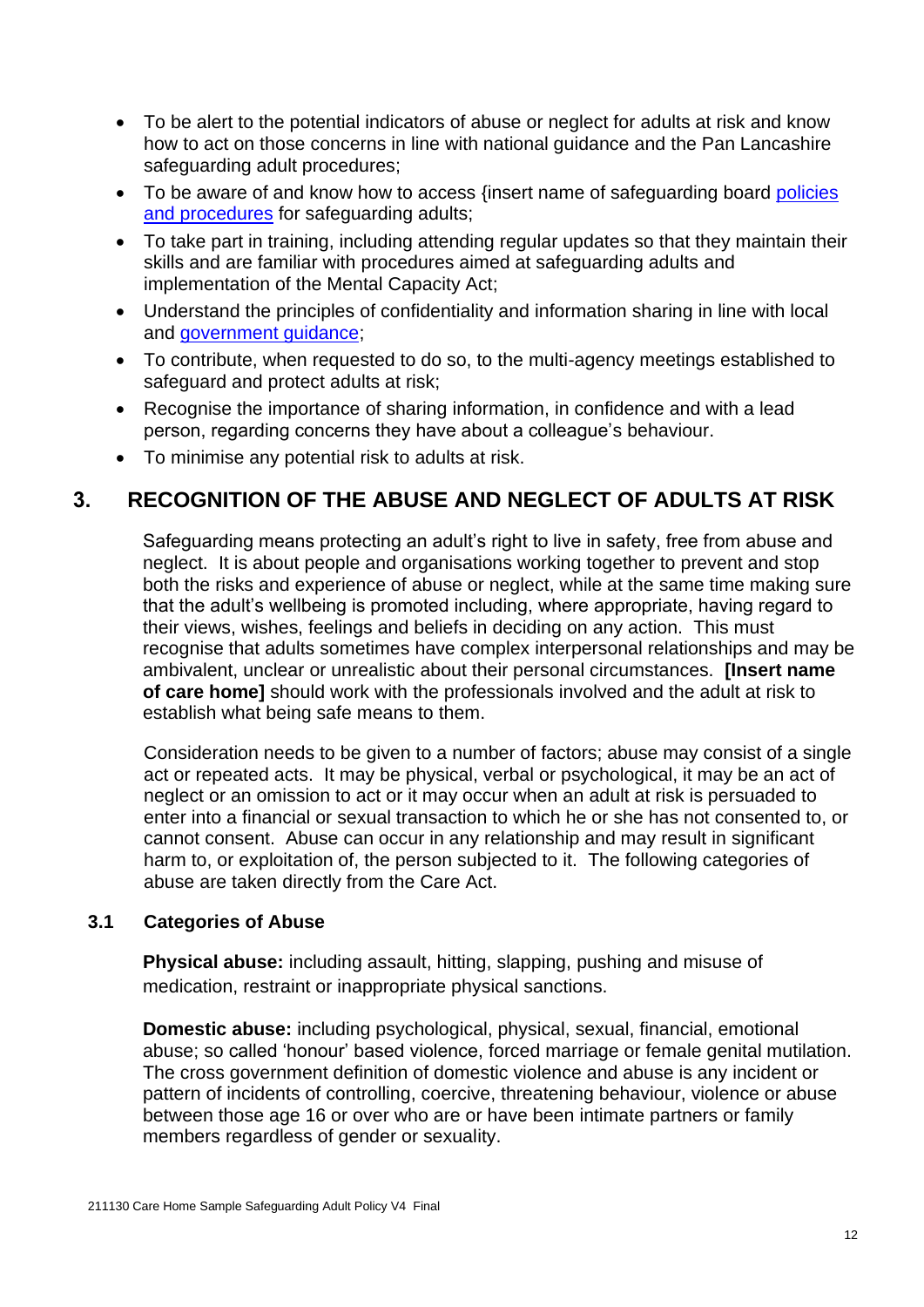[Lancashire County Council Adults Domestic Abuse Policy](https://www.lancashiresafeguarding.org.uk/media/1456/Domestic-Abuse-Guidance.pdf) 

[\(lancashiresafeguarding.org.uk\)](https://www.lancashiresafeguarding.org.uk/media/1456/Domestic-Abuse-Guidance.pdf) this will be updated in line with new domestic abuse legislation [Domestic Abuse Act 2021 \(legislation.gov.uk\).](https://www.legislation.gov.uk/ukpga/2021/17/contents) (Lancashire Victim Services can also be accessed [here](https://lancashirevictimservices.org/)

**Sexual abuse:** including rape, indecent exposure, sexual harassment, inappropriate looking or touching, sexual teasing or innuendo, sexual photography, subjection to pornography or witnessing sexual acts, indecent exposure and sexual assault or sexual acts to which the adult has not consented or was pressured into consenting.

**Psychological abuse:** including emotional abuse, threats of harm or abandonment, deprivation of contact, humiliation, blaming, controlling, intimidation, coercion, harassment, verbal abuse, cyber bullying, isolation or unreasonable and unjustified withdrawal of services or supportive networks.

**Financial or material abuse:** including theft, fraud, internet scamming, coercion in relation to an adult's financial affairs or arrangements, including in connection with wills, property, inheritance or financial transactions, or the misuse or misappropriation of property, possessions or benefits.

**Modern slavery:** encompasses slavery, human trafficking and forced labour and domestic servitude. Traffickers and slave masters use whatever means they have at their disposal to coerce, deceive and force individuals into a life of abuse, servitude and inhumane treatment. The Modern Slavery Act 2015 was introduced in the UK with the intention of combatting slavery and human trafficking.

**Discriminatory abuse:** including forms of harassment, slurs or similar treatment, because of race, gender and gender identity, age, disability, sexual orientation or religion.

**Organisational abuse:** including neglect and poor care practice within an institution or specific care setting such as a hospital or care home, for example, or in relation to care provided in one's own home. This may range from one off incidents to on-going ill-treatment. It can be through neglect or poor professional practice as a result of the structure, policies, processes and practices within an organisation.

**Neglect and acts of omission**: including ignoring medical, emotional or physical care needs, failure to provide access to appropriate health, care and support or educational services, the withholding of the necessities of life, such as medication, adequate nutrition and heating.

**Self-neglect**: this covers a wide range of behaviour neglecting to care for one's personal hygiene, health or surroundings and includes behaviour such as hoarding.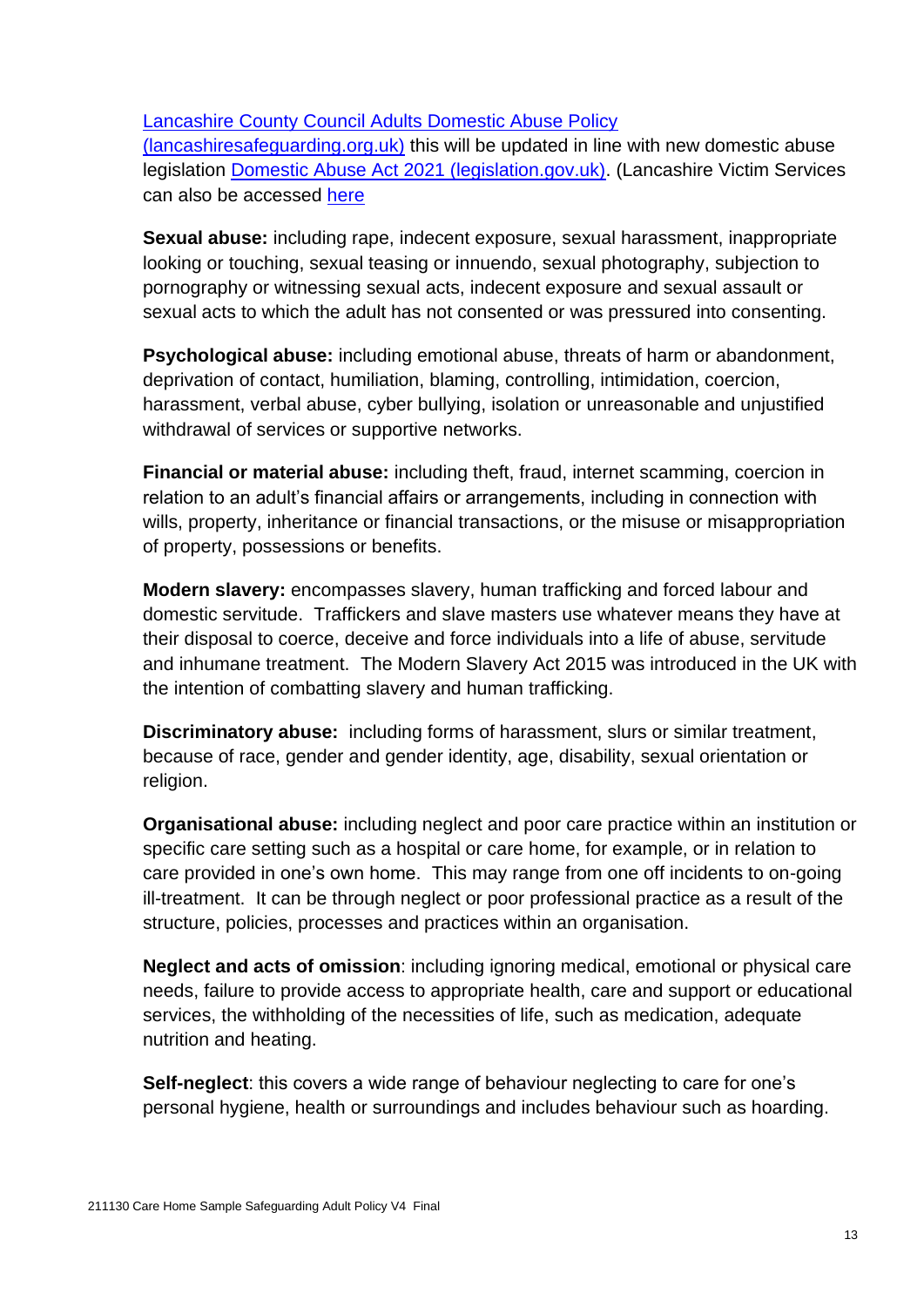It is important to note that any or all of these types of abuse may be perpetrated as the result of deliberate intent, negligence or ignorance.

#### **3.2 Prevent**

**(**Radicalisation of vulnerable people)

**Radicalisation** is defined as the process by which people (children or adults) begin to support terrorism and violent extremism and in some cases, to then participate in terrorist groups. Radicalisation is the process where someone has their **vulnerabilities** or susceptibilities exploited towards crime or terrorism – more often by a third party, who has their own agenda; this may take place face to face or via social media or the internet.

Prevent is a vital part of the UK's counter-terrorism strategy, to stop people becoming terrorists or supporting terrorism. It seeks to:

- Respond to the ideological challenge of terrorism and aspects of extremism, and the threat we face from those who promote these views;
- Provide practical help to prevent people from being drawn into terrorism and ensure they are given appropriate advice and support;
- Work with a wide range of sectors where there are risks of radicalisation and a multi-agency approach is needed including education, criminal justice, faith, charities, the internet and health.

Prevent addresses all forms of terrorism, including Far Right extremism and some aspects of non-violent extremism. Work is conducted with the Police, Local Authorities, Government Departments and Health Services.

Channel is a multi-agency process within Prevent, which aims to support those who may be vulnerable to being drawn into violent extremism. It works by identifying individuals who may be at risk, assessing the nature and extent of the risk and where necessary, referring cases to a multi-agency panel which decides on the most appropriate support package to divert and support the individual at risk.

The key challenge is to be vigilant for signs that someone has been or is being drawn into terrorism. Examples of concerns could be overhearing a staff member's conversation or a service user being encouraged to finance this type of activity. The care home Safeguarding/Prevent Lead will advise and signpost in raising concerns following the referral pathway in line with the policy and procedure.

#### **It is important to note that prevent operates within the pre-criminal space and is aligned to the multi-agency safeguarding agenda.**

- **NOTICE** if you have a cause for concern about someone, perhaps their altered attitude or change in behaviour
- **CHECK -** discuss concern with appropriate other (Safeguarding Lead)
- **SHARE** appropriate, proportionate information (Safeguarding Lead/Police)

[Further information](https://www.lancashire.police.uk/help-advice/safer-communities/counter-terrorism/prevent/) can be found on the Lancashire Constabulary website.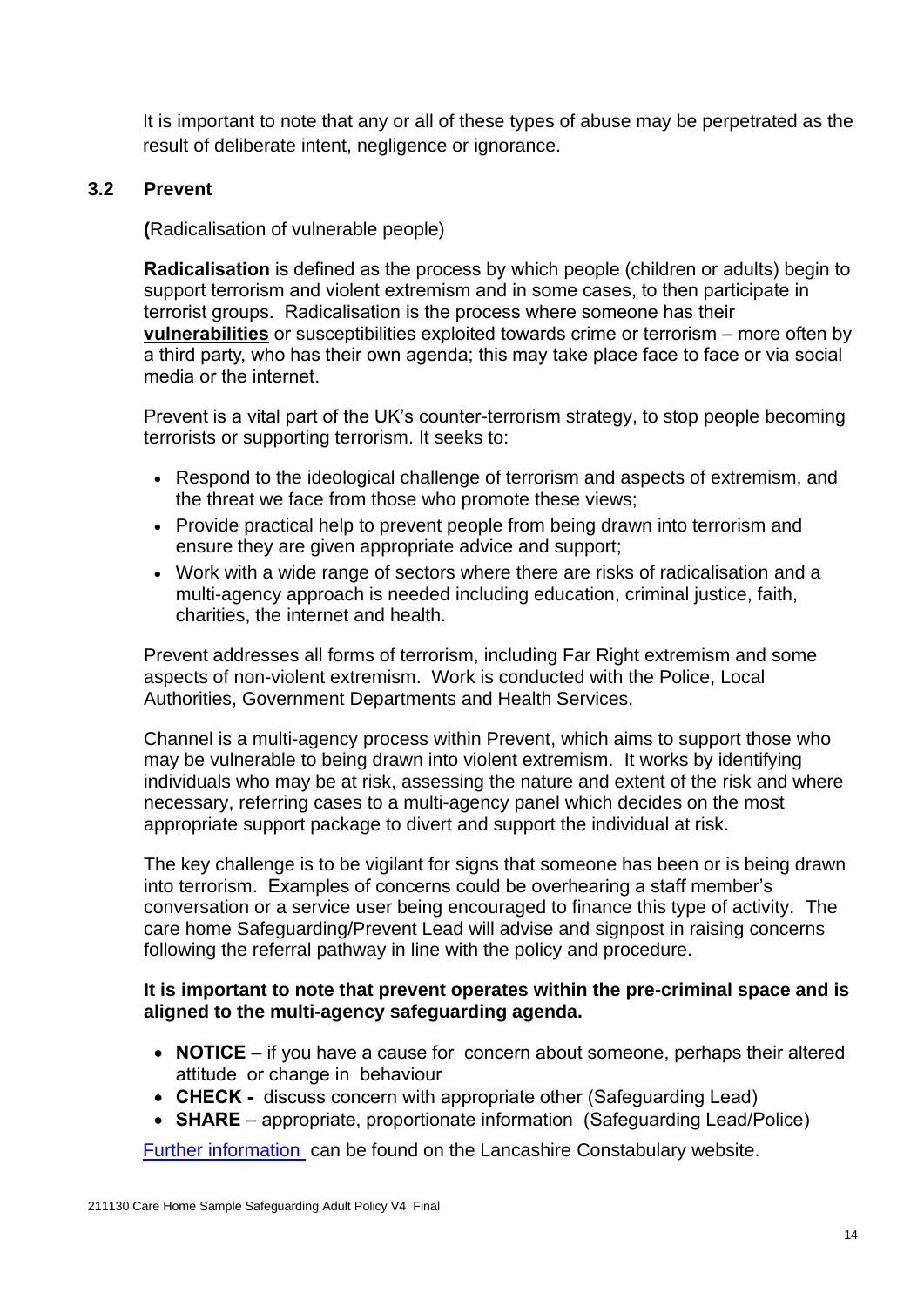#### **4. WHAT TO DO IF YOU HAVE CONCERNS ABOUT AN ADULT AT RISK WELFARE**

#### **4.1 Responding to an adult who tells you about abuse**

Concerns about the wellbeing and safety of an [adult at risk](http://trixresources.proceduresonline.com/nat_key/keywords/adult_at_risk.html) must always be taken seriously. This includes situations where the concern raised is anonymous.

A worker, who is either directly or indirectly involved, who first becomes aware of concerns of abuse must report those concerns as soon as possible and in any case within the same working day to the relevant Senior Manager/Safeguarding Lead within the home. If a worker is unable to speak to an internal source, they should refer concerns to the Local Authority immediately.

When an adult at risk makes a disclosure it is important to reassure the adult at risk and that the information will be taken seriously.

Give them information about what steps will be taken, also including any emergency action to address their immediate safety or well-being.

If an adult in need of protection or any other person makes an allegation to you asking that you keep it confidential, you should inform the person that you will respect their right to confidentiality as far as you are able to, but that **you are not able to keep the matter secret** and that **you must inform** your Manager/Safeguarding Lead within **[Insert name of care home]** and the Local Authority Safeguarding Team.

If it is thought a crime could have been committed, the police should be contacted immediately. It is important that you do not contact the alleged perpetrator or anyone that might be in touch with them. The disclosed information must be recorded in the care records in the way that the adult at risk describes the events, as this information could be required at a later stage to support the enquiry. It is not your responsibility to investigate any alleged abuse but to refer clear and concise information.

The human rights and views of the adult at risk should be considered as a priority, with opportunities for their involvement in the safeguarding process to be sought in ensuring that the safeguarding process is person centred. Ability to consent to the safeguarding process should be determined by the person's mental capacity at that specific time in their understanding of risk and consequences of their situation. In determining validity of consent to making a safeguarding adult concern, the possibility of threat or coercion from others should also be explored and considered.

There may be instances where a safeguarding concern can be raised without an adult at risk's consent, this could include circumstances where others could be at risk if the concern is not raised or instances where a crime may have been committed and this is known as a public interest disclosure, to share information. If in doubt about raising a concern, the case can be discussed with a senior colleague/ Line Manager, Safeguarding Lead or a member of the Safeguarding Team. (See Appendix 1 for contact details)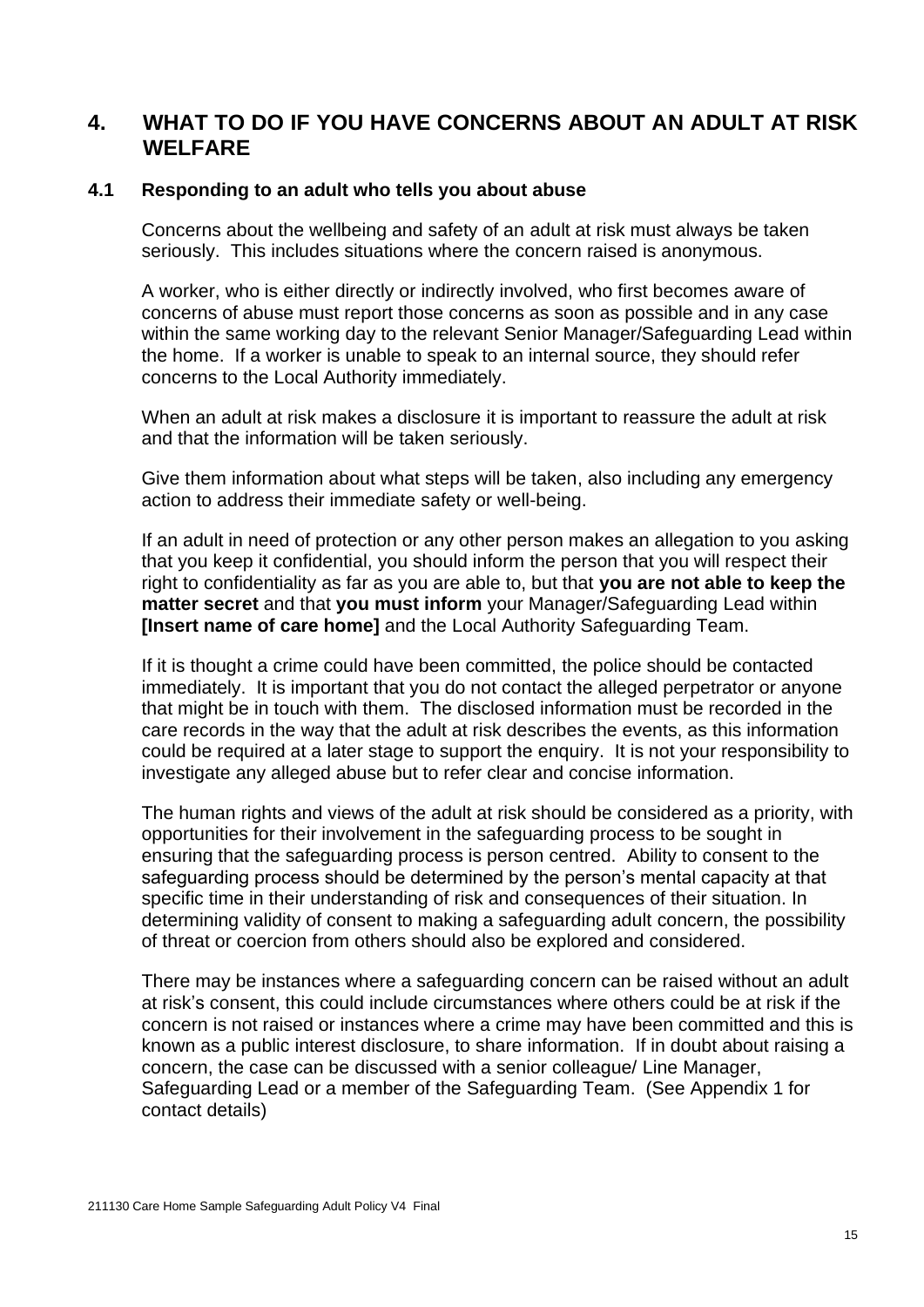Anyone who is unsure as to whether abuse has occurred should raise concern in order for the relevant information to be gathered and a decision made about the appropriate course of action. Advice can be sought from the CCG Safeguarding Team and by contacting the Local Authority Safeguarding Adults Team.

#### **4.2 Risk Assessment**

 It is best practice to raise a concern as soon as the abuse is witnessed, suspected or a disclosure is made. A preliminary risk assessment should be undertaken with the main objective to act in the adult at risk's best interest and to prevent the further risk of potential harm. It is important to consider the following:

- Is the adult at risk, still in the place where the abuse was alleged or suspected or is the adult about to return to the place where the abuse was alleged or suspected?
- Will the alleged perpetrator have access to the adult at risk or others who might be at risk?
- What degree of harm is likely to be suffered if the alleged perpetrator is able to come into contact with the adult at risk or others again?

Once the concern has been raised and if appropriate to be managed by the safeguarding process, the multi-agency safeguarding plan sets out an individual risk assessment plan to ascertain what steps can be taken to safeguard the adult at risk, review their health or social care needs to ensure appropriate accessibility to relevant services and how best to support them through any action to seek justice or rectify the situation in line with Lancashire County Councils procedures.

#### **4.3 Raising a concern with Local Authority Safeguarding Adults Team**

A 'concern' is a response to a concern, where an individual believes that an adult at risk may be at risk of harm or abuse. Concerns should be raised as soon as abuse or neglect is witnessed or suspected. This should always be the case if the adult remains in or is about to return to the place where the suspected/alleged abuse occurred and the alleged abuser is likely to have access to the adult or others who might be at risk. This can be done directly to the Safeguarding Team or out of hours service or via whistleblowing procedures where necessary. The LSAB Guidance for safeguarding [concerns](http://www.lancashiresafeguarding.org.uk/lancashire-safeguarding-adults/resources/guidance-for-safeguarding-concerns.aspx) supports providers to take immediate action to protect adults at risk and respond to safeguarding concerns, including when to raise a concern with the Local Authority.

On receiving a concern, the person responsible must decide whether to make a referral to the Local Authority Safeguarding Team. Anyone who suspects or knows that abuse has taken place (or is still occurring) has a duty of care to report immediately to their own line manager and raise a concern directly to the local authority Safeguarding Adults Enquiry Team immediately when the concern is identified.

The person raising the concern is not expected to prove abuse has happened but to provide information based on the disclosure from the adult at risk. All staff have a duty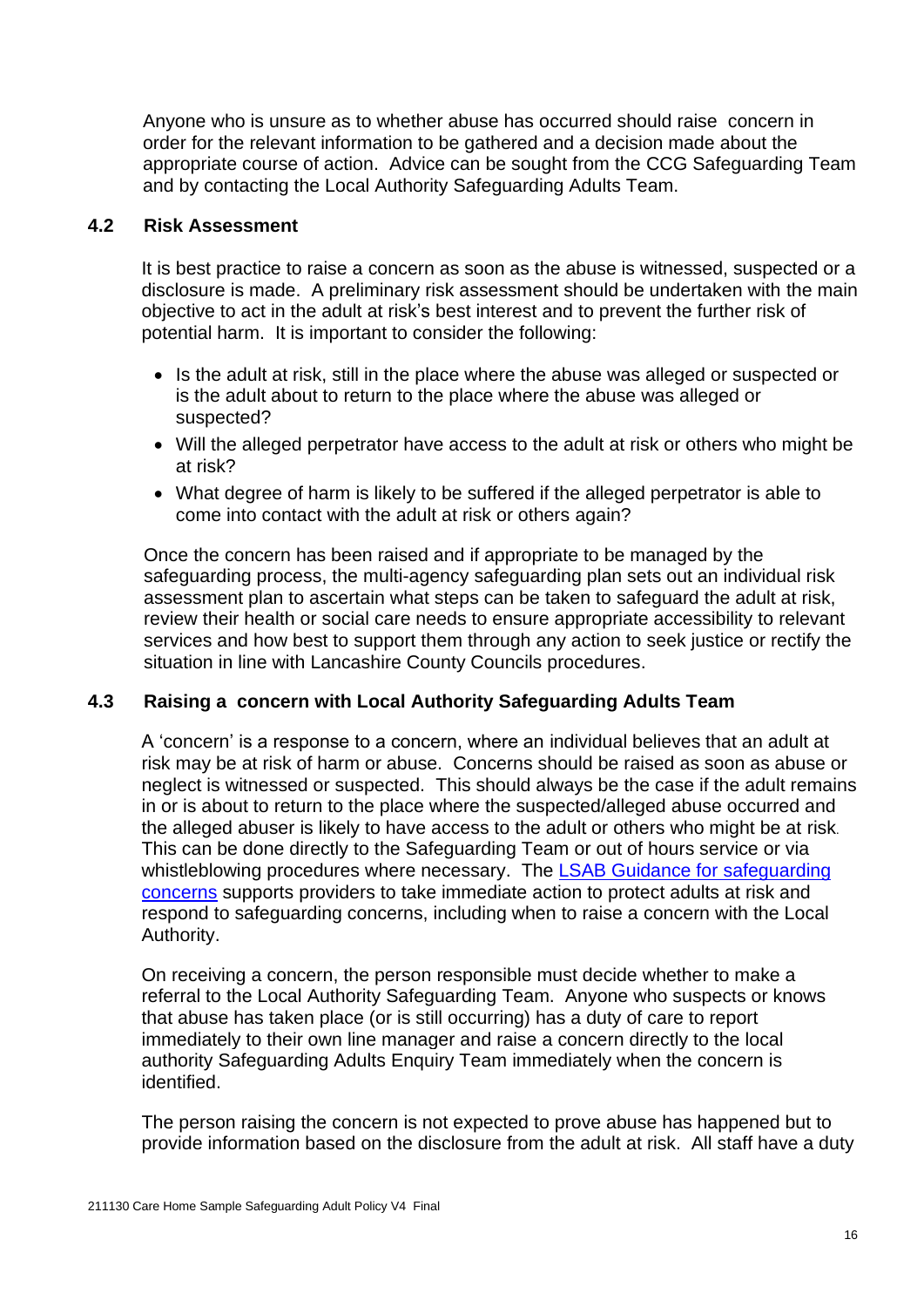of care in terms of challenging poor practice and escalating their concerns appropriately.

| Information required to raise the |
|-----------------------------------|
| concern                           |
| Who the alleged victim is         |
| Who the alleged perpetrator is    |
| What has happened                 |
| When abuse has happened           |
| Where abuse has happened          |
| How often is it happening         |
| Who witnessed it                  |
|                                   |

#### **NB: A referral should still be made even if some of this information is missing**

| <b>Contact Numbers</b>                                                     |                           |  |
|----------------------------------------------------------------------------|---------------------------|--|
| <b>Safeguarding Adults Team</b>                                            | 0300 123 6721             |  |
| between 9am - 5pm                                                          |                           |  |
| Out of hours                                                               | 0300 123 6722             |  |
| In an emergency if a person is                                             |                           |  |
| at risk of serious harm or needs                                           | 999                       |  |
| immediate medical attention                                                |                           |  |
| <b>Police Public Protection Unit</b>                                       | 101 or 01772614444        |  |
| <b>Prevent Officers</b>                                                    | 01282 472329/01282 472324 |  |
| A concern can also be made online by completing an electronic concern form |                           |  |
| which can be found on the Lancashire Safeguarding Adults Board website.    |                           |  |

#### **4.4 What to do if there is a professional disagreement**

Generally there are good working relationships between agencies, but occasionally there will be a difference of professional views. At no time must professional disagreement detract from ensuring that the adult at risk is safeguarded. The person's welfare and safety must remain paramount throughout.

Where there is a difference of opinion between professionals, refer to { insert name of safeguarding board procedures.

#### **5. SAFEGUARDING CHILDREN**

This policy recognises a Child as defined in the Children Act 1989 and 2004; **a child** is anyone who has not yet reached their 18th birthday. 'Children' therefore means children and young people throughout**. [Name of care home]** acknowledges accountability for the safeguarding of children who are visiting the premises. All staff will receive level 1 training around the safeguarding of children and follow systems and processes in place to protect children when visiting the premises further to reporting concerns to the local authority. See Appendix 2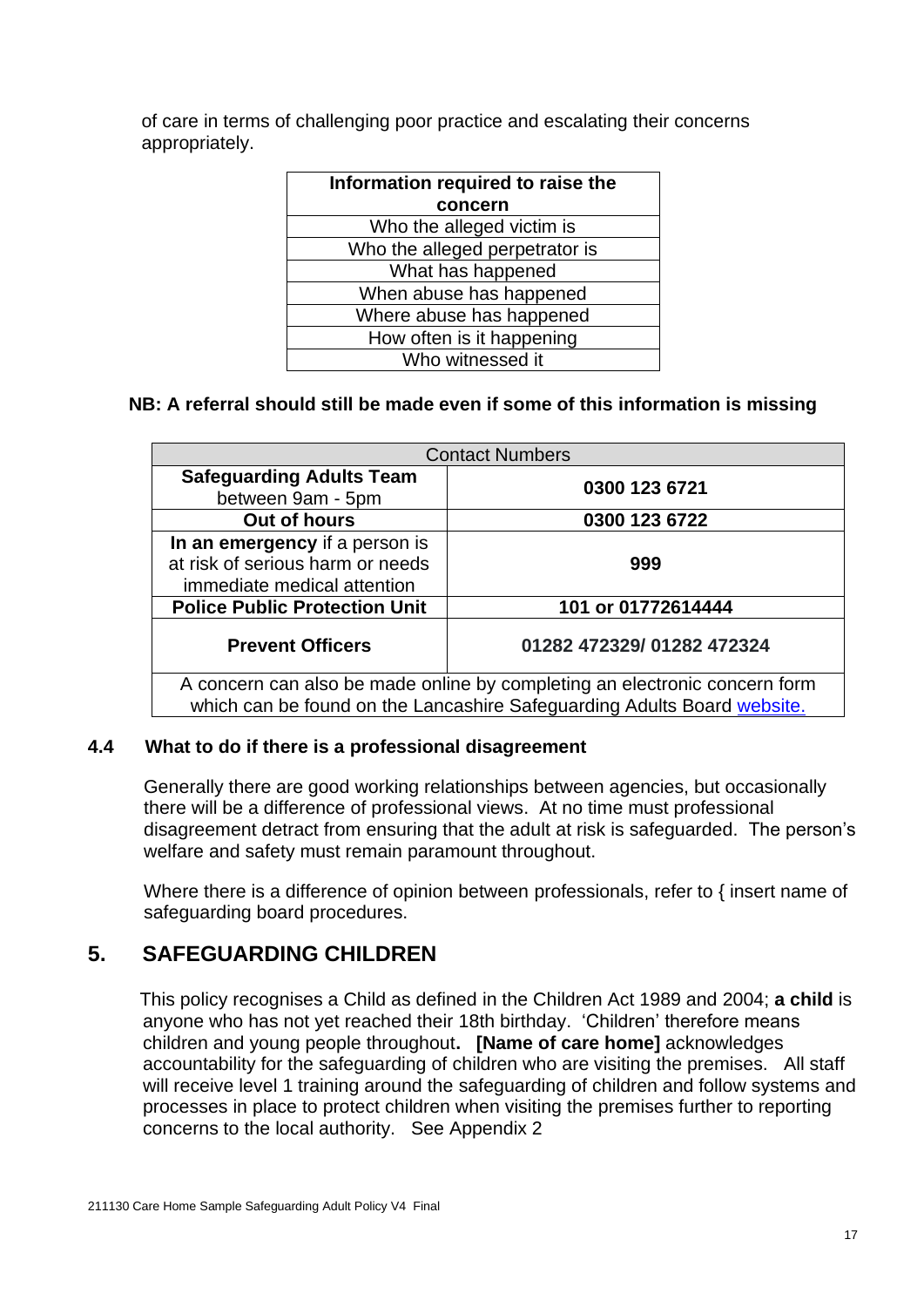#### **6. INFORMATION SHARING**

Sharing of information is vital for early intervention to ensure that adults at risk get the services they require. It is also essential to protect adults at risk from suffering harm from abuse or neglect. It is essential that all staff understand when, why and how they should share information.

Always consider the safety and welfare of the adult at risk when making decisions on whether to share information about them.

Where there is concern that the adult at risk may be suffering or is at risk of suffering significant harm then their safety and welfare **must** be the overriding consideration and information must be shared.

Below are 7 key points on information sharing but for further detailed guidance refer to [Information sharing: advice for practitioners \(publishing.service.gov.uk\)](https://assets.publishing.service.gov.uk/government/uploads/system/uploads/attachment_data/file/721581/Information_sharing_advice_practitioners_safeguarding_services.pdf) (HM Government 2018)

#### **Seven key points on information sharing:**

- 1. **Remember that the General Data Protection Regulation 2018 (GDPR) is not a barrier to sharing information** but provides a framework to ensure that personal information about living persons is shared appropriately.
- 2. **Be open and honest** with the person (and/or their family where appropriate) from the outset about why, what, how and with whom information will, or could be shared, and seek their agreement, unless it is unsafe or inappropriate to do so.
- 3. **Seek advice** if you are in any doubt, without disclosing the identity of the person where possible.
- 4. **Share with consent where appropriate** and, where possible, respect the wishes of those who do not consent to share confidential information. You may still share information without consent if, in your judgement, that lack of consent can be overridden in the public interest. You will need to base your judgement on the facts of the case.
- 5. **Consider safety and well-being**: Base your information sharing decisions on considerations of the safety and well-being of the person and others who may be affected by their actions.
- 6. **Necessary, proportionate, relevant, accurate, timely and secure**: Ensure that the information you share is necessary for the purpose for which you are sharing it, is shared only with those who need to have it, is accurate and up-todate, is shared in a timely fashion, and is shared securely.
- 7. **Keep a record** of your decision and the reasons for it whether it is to share information or not. If you decide to share, then record what you have shared, with whom and for what purpose.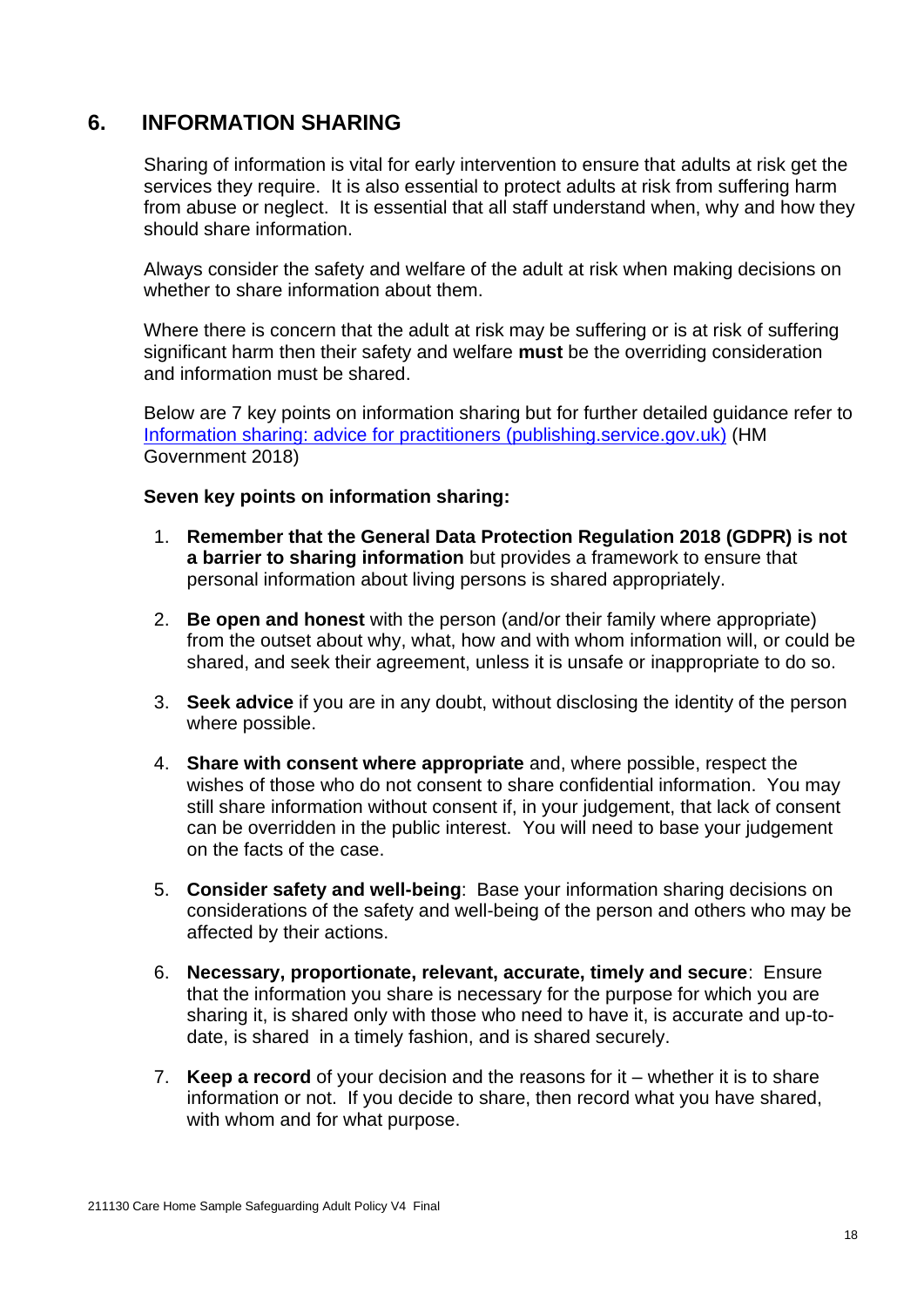## **7. ATTENDANCE AT SAFEGUARDING MEETINGS**

**[Insert name of care home]** contribution to multiagency safeguarding adults at risk meetings is invaluable and supports best practice. Priority should be given to attendance by the Registered Manager wherever possible. A written report should be made available for the meeting where the Registered Manager will not be in attendance. There is an expectation that an alternative senior member of the organisation is in attendance.

## **8. RECORDING INFORMATION**

Where there are concerns about an adult at risk welfare, all concerns, discussions and decisions made and the reasons for those decisions must be recorded in writing in the care records. Any bruises, marks and/or unexplained injuries observed should be clearly documented on a body map within the records.

### **9. MANAGING ALLEGATIONS**

#### **9.1 Managing allegations against workers who have contact with adults with care and support needs - Persons in a Position of Trust (PIPOT)**

Adults with care and support needs can be subjected to abuse by those who work with them in any and every setting. All allegations of abuse or maltreatment of adults with care and support needs by an employee, agency worker, independent contractor or volunteer will be taken seriously and treated in accordance with Lancashire Safeguarding Adult Board policy and procedures (LSAB). This includes implementation of the practice's disciplinary procedures and possible suspension without prejudice.

There should be a clear distinction between:

A concern / allegation about abuse or neglect by a professional or volunteer – this should be managed via the Safeguarding Board PIPOT procedures.

A concern about the quality of care or practice provided by the person in a position of trust, that do not meet the criteria for a safeguarding enquiry – these should be raised as quality issues initially to management within the organisation.

Or a complaint – these need to be dealt with via the organisations own complaints procedure and can be considered to be in a 'position of trust' where they are likely to have contact with adults with care and support needs as part of their employment or voluntary work and;

- Where the role carries an expectation of trust and;
- The person is in a position to exercise authority, power or control over an adult(s) with care and support needs (as perceived by the adult themselves).

Where such concerns are raised about someone who works with adults at risk, it will be necessary for agencies to assess any potential risk to other adults who use their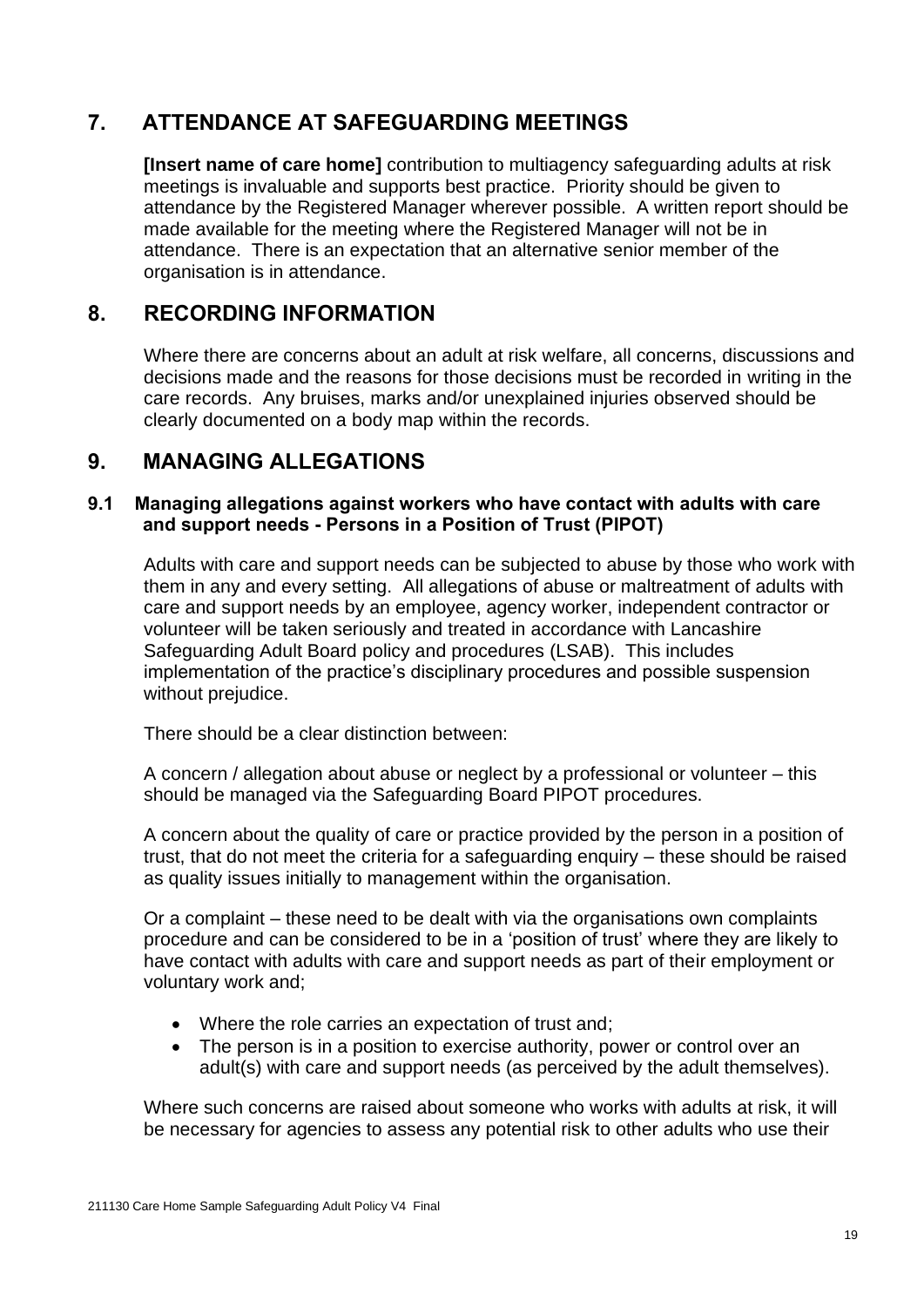services and if necessary, to take action to safeguard those adults using the Pan Lancashire Multi Agency Adults Safeguarding Procedures and guidance documents.

Suspension of the employee concerned from his or her employment should not be automatic, but should be considered if:

- There is cause to suspect an adult at risk has suffered abuse or neglect and/or;
- The allegation warrants investigation by the police and/or :
- The allegation is so serious that it might be grounds for dismissal.

The Home Manager should, following consultation with the local authority Safeguarding Adults Enquiry Team and the Police where appropriate, inform the subject of the allegations. If it is deemed appropriate to conduct an investigation prior to informing those who are implicated, clear records need to be made of who took the decision and why.

[Further information](http://www.lancashiresafeguarding.org.uk/lancashire-safeguarding-adults/policies-and-procedures.aspx) can be found on the [Insert name of safeguarding board] website.

The Home Manager will need to balance supporting the alleged victim, the wider staff team, the investigation and being fair to the alleged perpetrator. The alleged perpetrator will be considered innocent until proven otherwise. Suspension offers protection for them as well as the alleged victim and other service users, and enables a full and fair investigation / safeguarding risk assessment to take place.

All allegations should be followed up regardless of whether the person involved resigns her/his post, responsibilities or a position of trust, even if the person refuses to co-operate with the process. Compromise agreements', where a person agrees to resign without any disciplinary action and agreed future reference must not be used in these cases.

When it is concluded there is insufficient evidence to determine whether the allegation is substantiated, the Chair of the safeguarding meeting will ensure that relevant information is passed to the Home Manager. The Home Manager will consider what further action, if any, should be taken in consultation with the Local Authority Safeguarding Lead for Managing Allegations and PIPOT.

When an allegation of abuse or neglect has been substantiated, the Home Manager should consult with the Local Authority Safeguarding Enquiry Team for advice on referral to the PIPOT Lead and consider whether it's appropriate to make a referral to the professional or regulatory body; and to the Disclosure and Barring Service (DBS), because the person concerned is considered unsuitable to work with adults with care and support needs.

The Home Manager should review the care home's procedures to help prevent similar events from occurring in the future and to ensure lessons learnt are implemented.

#### **9.2 Whistle-blowing**

**[Insert name of home]** recognises the importance of building a culture that allows all staff to feel comfortable about sharing information, in confidence and with a lead person, regarding concerns they have about a colleague's behaviour. This will also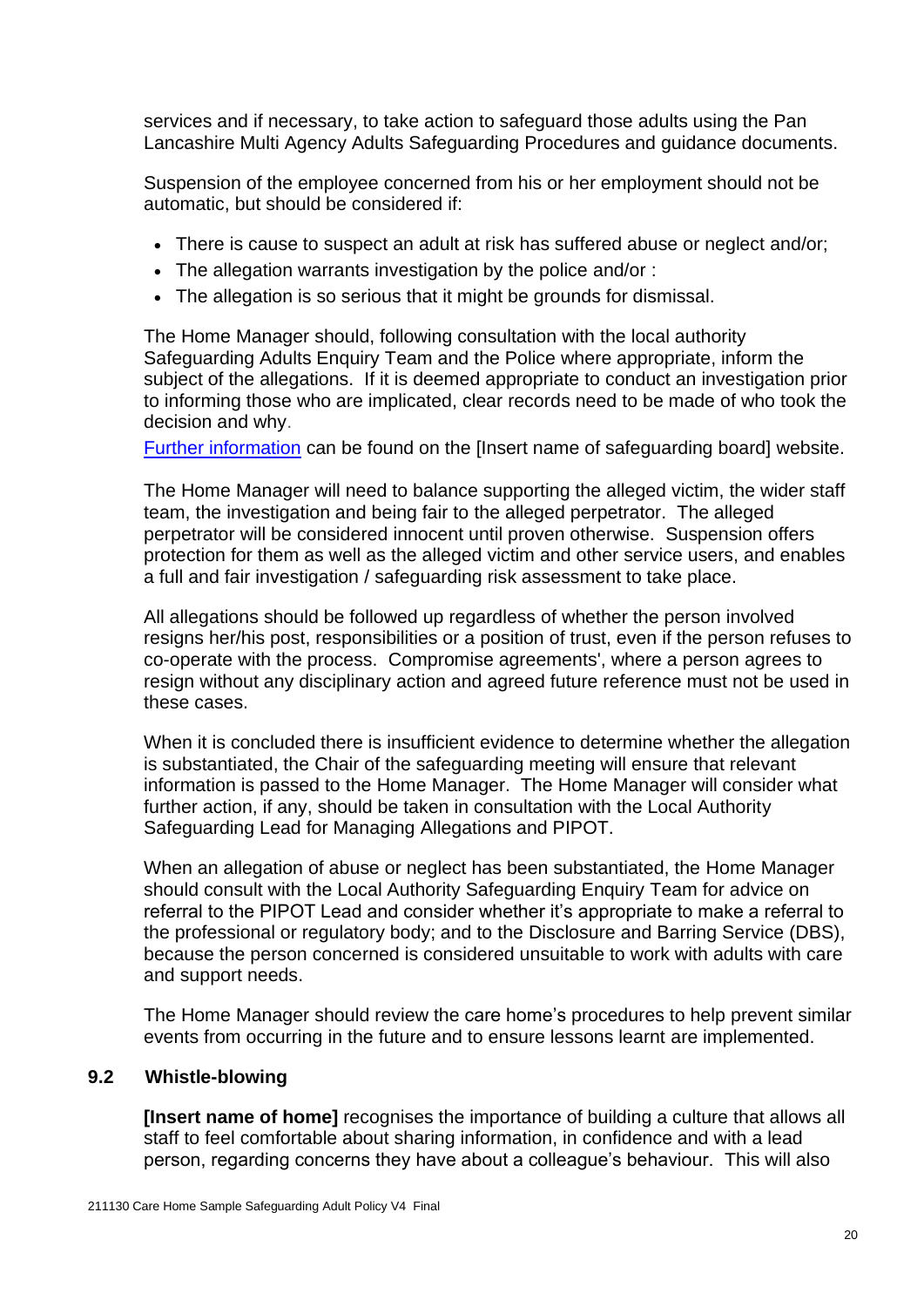include behaviour that is not linked to safeguarding but that has pushed the boundaries beyond acceptable limits. A link to the homes whistle blowing policy is her [Insert the link to your organisations whistleblowing policy] Guidance on developing a from CQC can be found [Whistleblowing: Guidance for providers | Care Quality](https://www.cqc.org.uk/files/whistleblowing-guidance-providers)  [Commission \(cqc.org.uk\)](https://www.cqc.org.uk/files/whistleblowing-guidance-providers)

#### **9.3 Complaints procedure**

**[Insert name of home]** has a clear well publicised procedure that is capable of dealing with complaints from all service users, families and employees.

Please refer to **[insert link or cite complaints document]**. Consideration should always be given to whether a complaint meets the criteria for an adult safeguarding referral or managing allegations procedures.

#### **10 LEARNING AND DEVELOPMENT OF STAFF**

To protect adults at risk from harm, all staff must have the competences to recognise adults at risk of or actual abuse and to take effective action as appropriate to their role. See Appendix 3 for Training Matrix and the

Good practice resources can be found: [Safeguarding adults in care homes](https://www.nice.org.uk/guidance/ng189/resources/safeguarding-adults-in-care-homes-pdf-66142030079941)  [\(nice.org.uk\)](https://www.nice.org.uk/guidance/ng189/resources/safeguarding-adults-in-care-homes-pdf-66142030079941)

All staff undergoing learning and development are expected to keep an annual learning log for their appraisals and/ or personal development

**[Insert name of care home]** will hold regular team meetings where safeguarding adults at risk will feature as a discussion topic within the organisation.

The purpose of this meeting is:

- to make sure all members of staff are fully aware of the homes policy and know what to do if they are worried an adult is being abused or neglected
- to cascade and discuss learning and key lessons from safeguarding concerns and incidents.

To support homes in ensuring staff are trained to the appropriate level, a range of elearning material is available. E-learning training programmes are available on the Lancashire Safeguarding Adults Board [website](http://www3.lancashire.gov.uk/corporate/web/view.asp?siteid=3825&pageid=38308&e=e) (See Appendix II: Safeguarding Adults Training for Care homes). The guidance for the levels of training required can be found here - [Adult Safeguarding: Roles and Competencies for Health Care Staff |](https://www.rcn.org.uk/professional-development/publications/pub-007069)  [Royal College of Nursing \(rcn.org.uk\)](https://www.rcn.org.uk/professional-development/publications/pub-007069)

#### **11 SUPERVISION OF STAFF**

Staff working with adults at risk need to have access to support and supervision; this will provide an opportunity for staff to share their concerns and to enable them to manage the stresses inherent in this work. It also promotes good standards of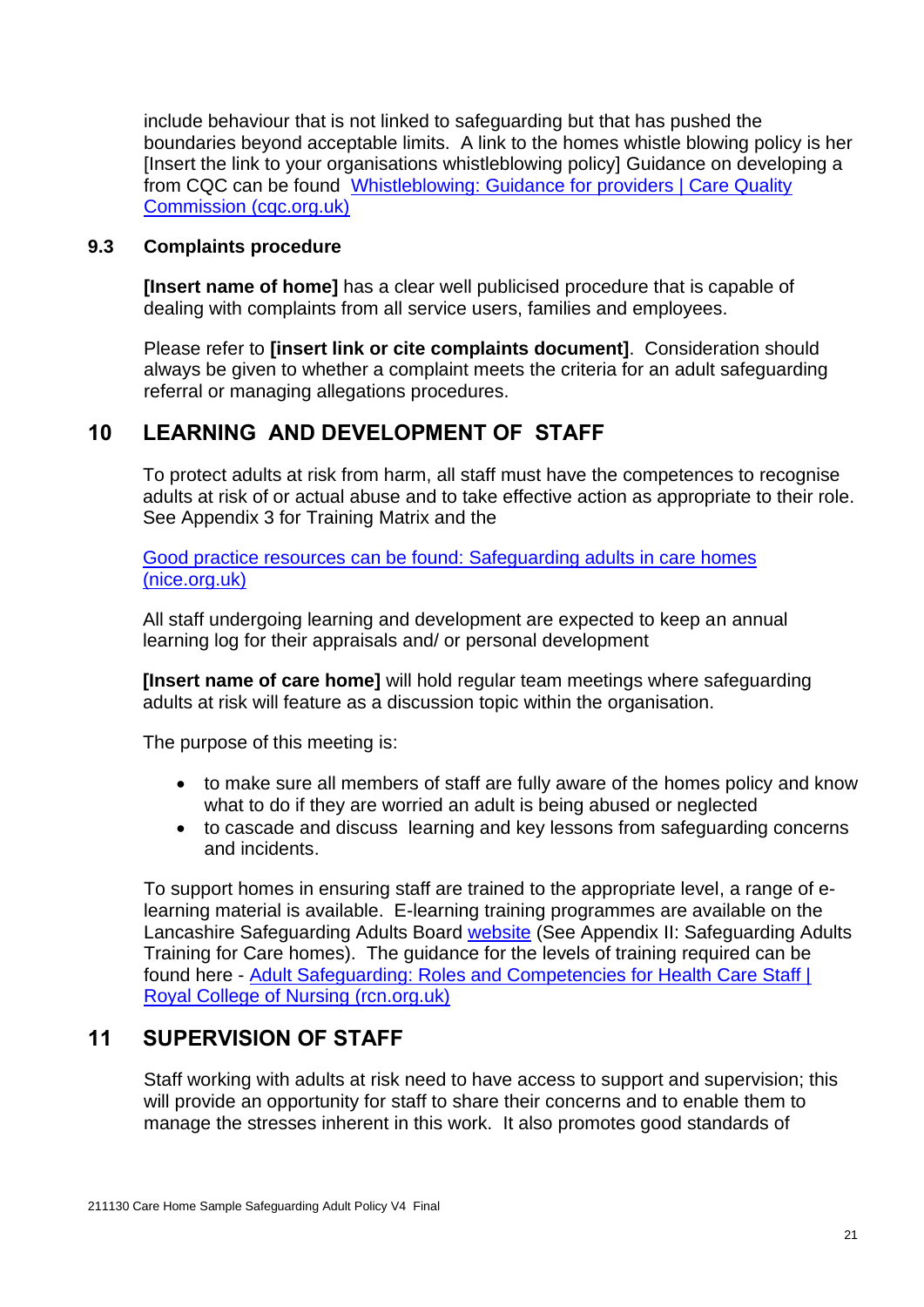practice, which are soundly based and consistent with local and national guidance for safeguarding adults at risk.

Supervision also provides an opportunity to ensure there is an understanding of roles and responsibilities, as well as the scope of professional discretion and authority. Safeguarding incidents should be discussed at team meetings to support wider learning of recommendations for practice. Opportunities for reflection and to identify any development needs may also be available through the appraisal process as safeguarding issues should form a standard part of this process. It is important to note that staff shouldn't wait until supervision to share immediate concerns which need to be alerted to the safeguarding team.

Further guidance is available from the safeguarding lead.

## **12 REQUEST FOR CELEBRITY, VIP/non-VIP VISIT TO THE SERVICE**

Any requests for Celebrity, VIP visits must be referred to and approved by the relevant person within the service who manages communications. It may be a non-VIP may attract media attention and as such be treated as VIP for their visit. All visits must be formally documented. If a celebrity, VIP or non-VIP attends the care home without any prior notice (and not undertaking a private visit to see a relative or friend being cared for within the home); the visitor should be asked to wait in reception/nursing station until the relevant communication lead has been notified. Determination around the nature of their visit must be made and decision around whether their visit should go ahead. For all planned and unplanned visits, the arrangements for supervision and chaperoning need to be delegated

### **13 REFERENCE DOCUMENTS**

In developing this Policy account has been taken of the following statutory and nonstatutory guidance, best practice guidance and the policies and procedures of Lancashire Safeguarding Adults Board.

DH (2005) The Mental Capacity Act [statutory framework](http://www.justice.gov.uk/protecting-the-vulnerable/mental-capacity-act)

DH (May 2011) [Statement of Government Policy on Adult Safeguarding](http://www.dh.gov.uk/en/Publicationsandstatistics/Publications/PublicationsPolicyAndGuidance/DH_126748)**.**

DH (November, 2011)**,** [Building Partnerships, Staying Safe. -](https://www.gov.uk/government/publications/building-partnerships-staying-safe-guidance-for-healthcare-organisations) The Health Sector [Contribution to HM Governments Prevent Strategy. Guidance for Healthcare](https://www.gov.uk/government/publications/building-partnerships-staying-safe-guidance-for-healthcare-organisations)  [organisations.](https://www.gov.uk/government/publications/building-partnerships-staying-safe-guidance-for-healthcare-organisations)

HM Government (2018) [Information Sharing: Advice for Practitioners providing](https://assets.publishing.service.gov.uk/government/uploads/system/uploads/attachment_data/file/721581/Information_sharing_advice_practitioners_safeguarding_services.pdf)  [safeguarding services to children, Young people, parents and carers](https://assets.publishing.service.gov.uk/government/uploads/system/uploads/attachment_data/file/721581/Information_sharing_advice_practitioners_safeguarding_services.pdf)

HM Government (2010) Care homes registration (England) [https://www.gov.uk/nursing](https://www.gov.uk/nursing-homes-registration-england)[homes-registration-england](https://www.gov.uk/nursing-homes-registration-england) 

**HM Government (2014) [The Care Act](http://www.legislation.gov.uk/ukpga/2014/23/contents/enacted)** 

HM Government (2019) *[The Mental Capacity Amendment Act 2019](https://www.gov.uk/government/collections/mental-capacity-amendment-act-2019-liberty-protection-safeguards-lps)*

HM Government (2021) *[The Domestic Abuse Act](https://www.legislation.gov.uk/ukpga/2021/17/contents/enacted) 2021*

Prevent Policy and Strategy (2015) [https://www.lancashire.police.uk/help-advice/safer](https://www.lancashire.police.uk/help-advice/safer-communities/counter-terrorism/)[communities/counter-terrorism/](https://www.lancashire.police.uk/help-advice/safer-communities/counter-terrorism/)

Local Safeguarding Adults Board [Policies, Procedures and Practice Guidance](http://www.lancashiresafeguarding.org.uk/lancashire-safeguarding-adults/policies-and-procedures.aspx)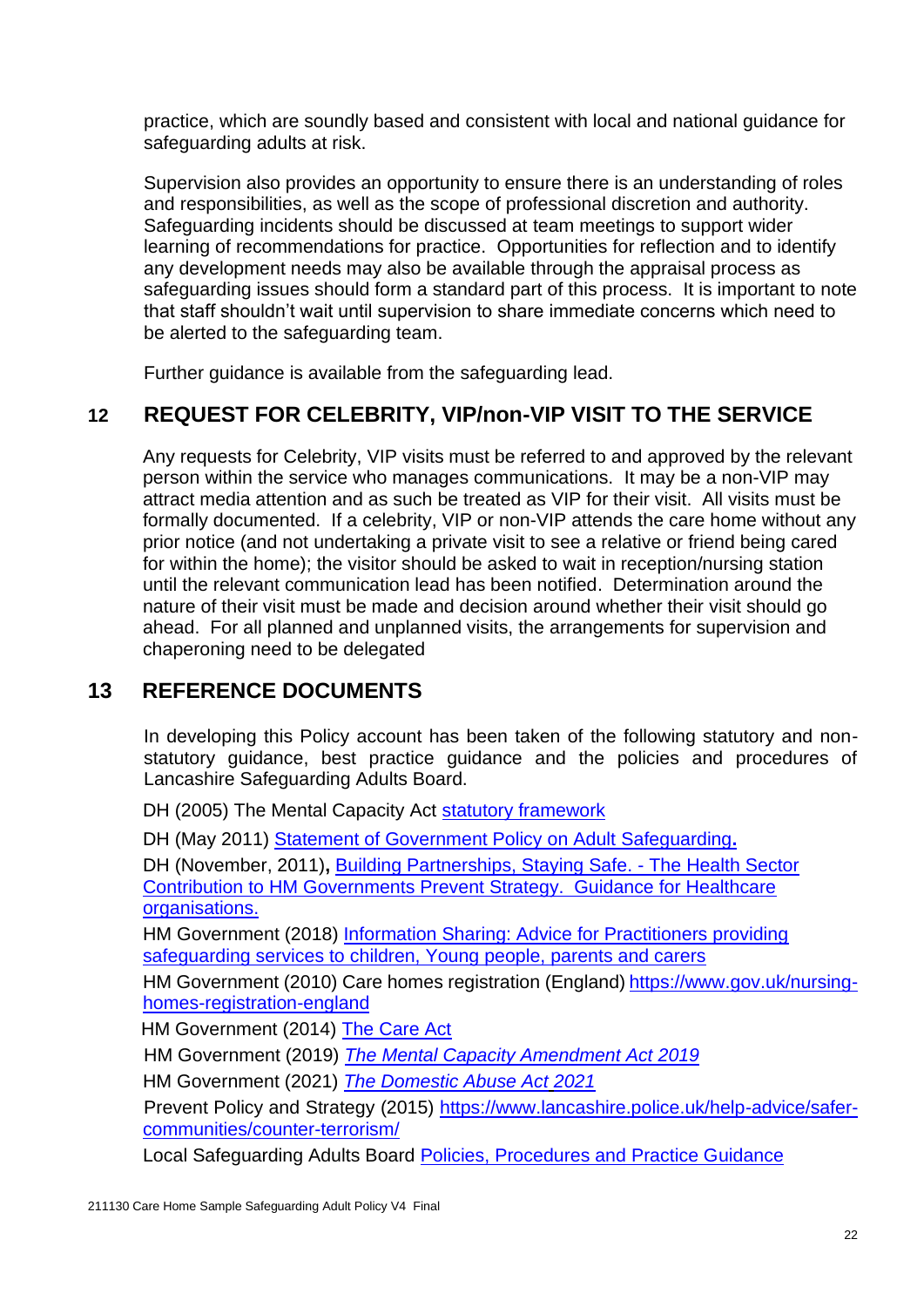DH (2018) [Care and support Statutory Guidance](https://www.gov.uk/government/publications/care-act-statutory-guidance/care-and-support-statutory-guidance) NICE (2021) [Safeguarding adults in care homes \(nice.org.uk\)](https://www.nice.org.uk/guidance/ng189/resources/safeguarding-adults-in-care-homes-pdf-66142030079941)

The responsibility for ensuring policies are reviewed belongs to the registered manager, who may delegate this responsibility to **[insert name here].** 

We have reviewed and accepted this policy.

Signed: Dated

Signed by on behalf of the [insert organisations name here]

The team have been consulted on how we implement this policy.

Signed: Dated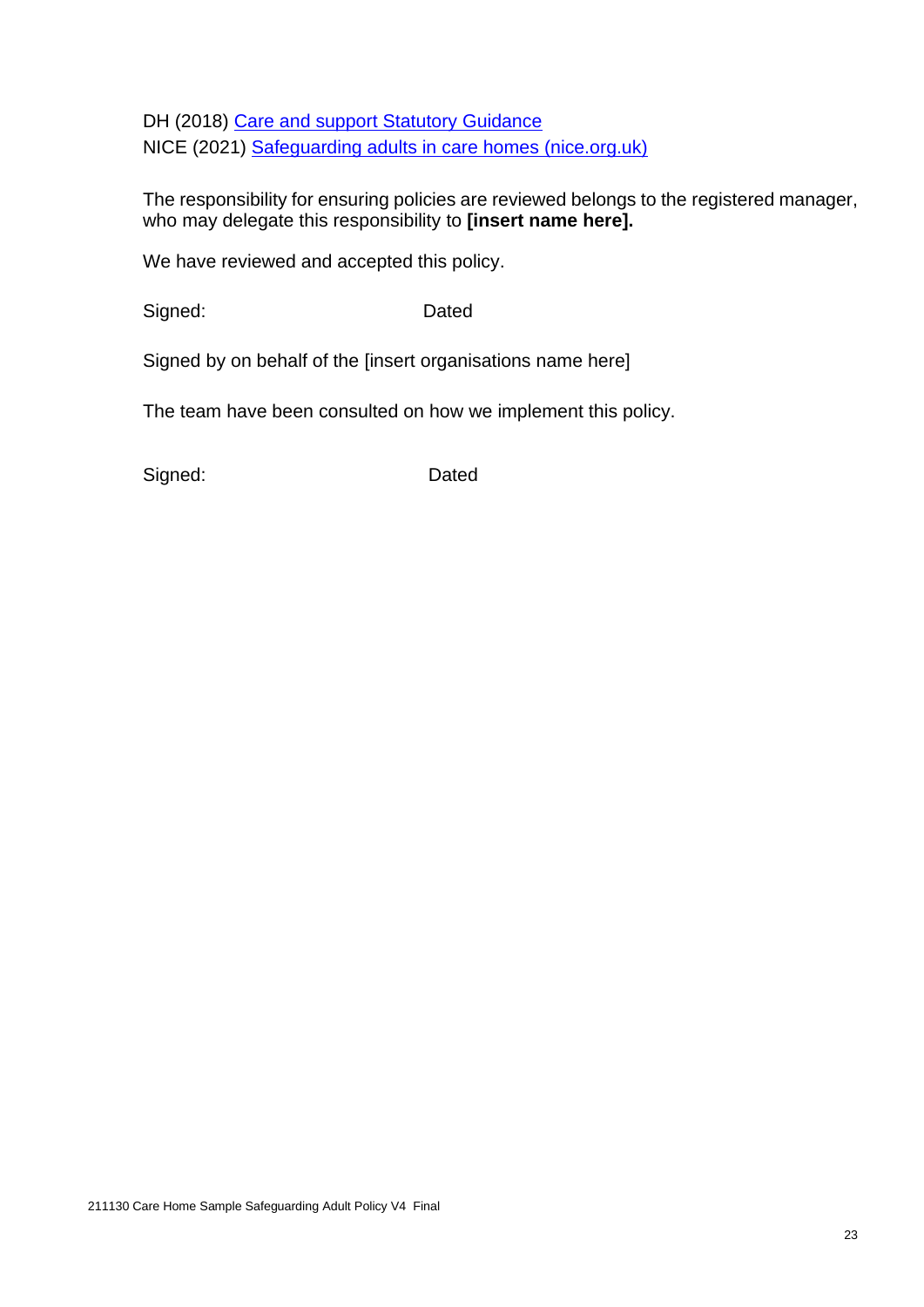## What to do if an adult is at risk of harm

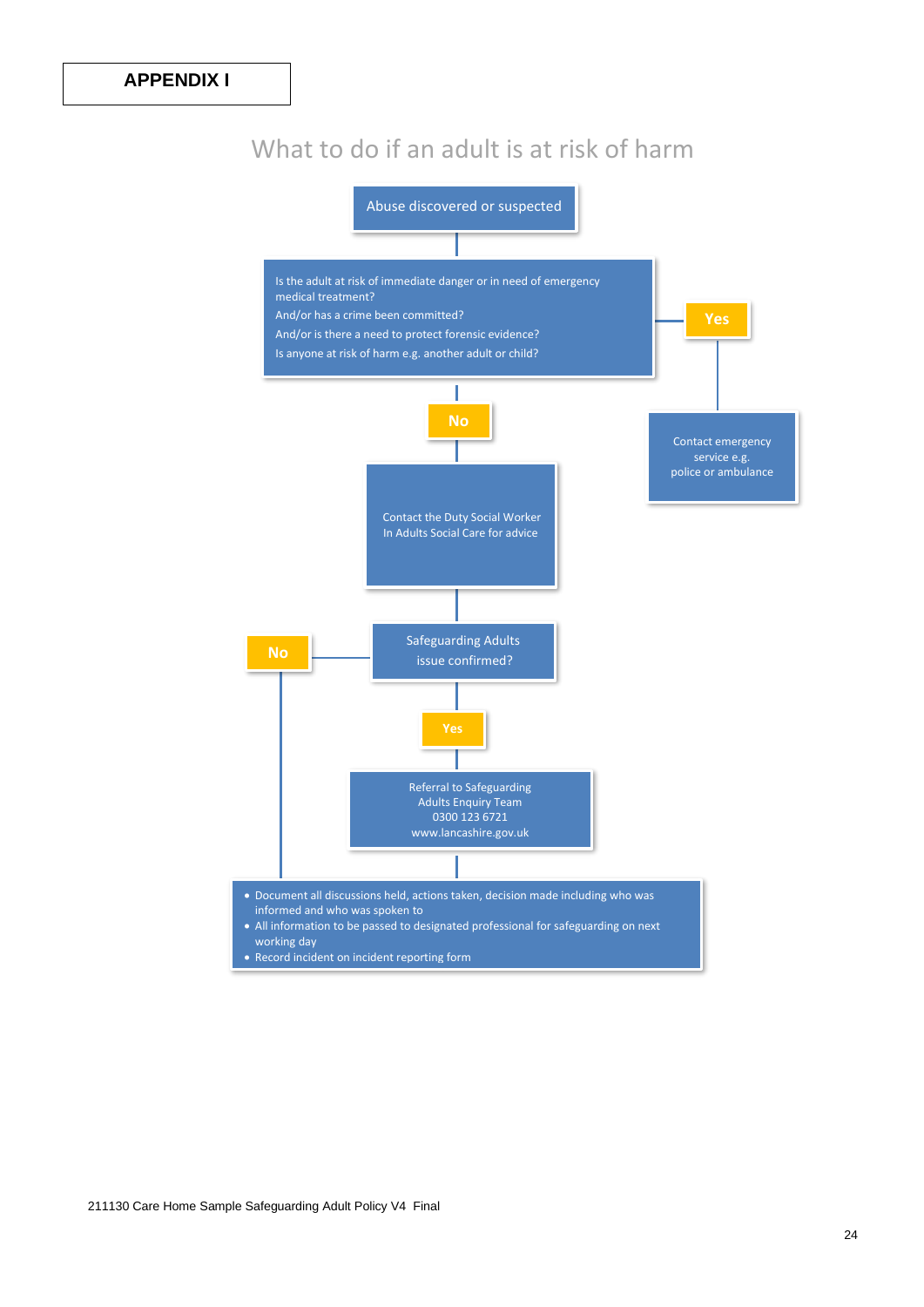# **Safeguarding concern for an Adult**

Appendix II

# Possibly raise a concern

Medium Risk, some harm or risk of harm

Gather more information to inform decision making and next steps

> Repeated incidents/patterns of similar Safeguarding concerns

#### Risk of escalation

Risk can/cannot be managed appropriately with current professional oversight.

Incident not caused by a Person in a Position of Trust (PiPoT)

**Significant impact** on individuals health and wellbeing

Apply

Care Act

Criminal act is suspected

Widespread, consistent ill treatment

Denial of human rights

Incident caused by/ concerns about a Person in a Position of Trust (PiPoT)

**Medium to high risk** Some or significant harm or risk of harm

## Don't raise concern

Low risk, isolated incident

No or minor harm has occurred

211130 Care Home Sample Safeguarding Adult Policy V4 Final

Risk assessments/action plan in place and are being followed Incident not caused by a

Speak

Speanur<br>to your

Speveur ding

Resolved with a

proportionate approach

taken to reduce a

re-occurrence

Person in a Position of Trust (PiPoT)

**Make Safeguarding** personal

Refer to full guidance at www.lancashire.gov.uk/safeguarding

If a criminal act or emergency ring 999 or 101 non-emergency

Lancashire 1 County Council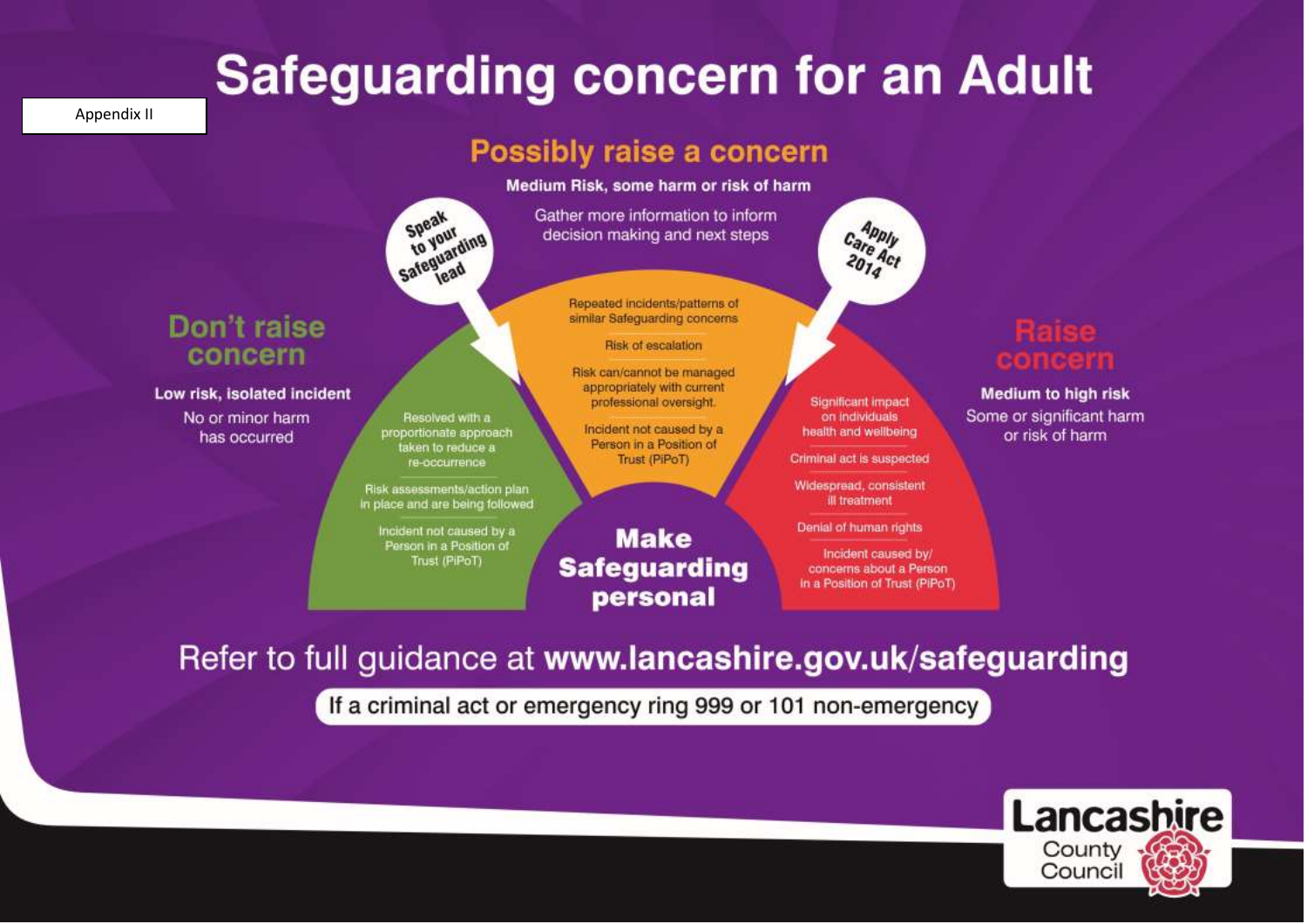# **Think Care Act**

# **Think Responsibly**

#### Level 1 Low Risk **Unlikely to raise** a Safeguarding concern

Adults experiencing no harm or isolated incident

#### No or minor harm

- Isolated incident Minimal impact to person
- Resolved with proportionate approach to reduce reaccurence
- Internal policies & procedures are Mental Capacity Act & Care Act compliant
- 
- Comprehensive recording is in place<br>Risk assessment/action plan in place
- Incident not caused by Person in Position of Trust
- Dispute between service users Poor handling/moving technique by inexperienced informal/ family carer
- Care plan in place, needs not met but no harm/distress Risk can be managed by current professional oversight<br>Person does not receive prescribed medication (missed) wrong dose). No harm occurs. One off incident of unpredictable low staffing.
- No harm caused
- Report any criminal act to Police 999/101
- Follow your organisation's Safeguarding procedure & routine assessments required<br>Refer to additional guidance available on
- 
- www.lancashire.gov.uk/safeguarding
- Review /refresh education
- Staff Training & Mentoring | Conduct<br>- Service user standards of conduct Referral to (as appropriate)
- Occupational Therapy/Physiotherapy - Adult Social Care
- Signpost to appropriate universal services<br>- Local Voluntary/Religious/Housing/Community services/ Mental Health/Domestic Abuse/Neighbourhood Policing

211130 Care Home Sample Safeguarding Adult Policy V4 Final

#### **Level 2 Medium Risk Possibly raise** a Safeguarding concern

Adults experiencing some harm or risk of harm

- Repeated incidents/patterns of similar safeguarding
- Risk can/cannot be managed appropriately with current
- professional oversight or universal services
- Risk of escalation
- Incident not caused by Person in Position of Trust.
- **Risk of Escalation**
- Care planning documentation not person centred Service provision does not respect equality and diversity
- Occasionally not having access to aids to independence e.g. services/equipment
- Repeated falls despite preventative advice harm, distress and injury occurs
- Recurring missed medication or admin errors in relation to person - caused no harm

#### Report any criminal act to Police 999/101

Gather more information to inform decision making & next

- Follow your organisation's Safeguarding procedure & routine assessments required
- Refer to additional guidance available on www.tancashire.gov.uk/safeguarding
- Review /refresh education
- Staff Training & Mentoring | Conduct
- 
- Service user standards of conduct Referral to (as appropriate)
- Occupational Therapy/Physiotherapy **Adult Social Care**
- Signpost to appropriate universal services
- Local Voluntary/Religious/Housing/Community services/ Mental Health/Domestic Abuse/Neighbourhood Policing

#### Level 3 Medium to High Risk **Raise** a Safeguarding concern

Adults experiencing significant harm or risk of harm

#### Humiliation or Threats

- Harm motivated by prejudice
- Recurring failure to meet specific needs associated with culture and diversity
- Incident caused by Person in Position of Trust
- Criminal act is suspected
- Continued failure to adhere to care plan

#### Recurrent medication errors/deliberate maladministration of medication e.g. sedation

- Preventable pressure ulcer due to omission of care, serious injury or death as a result
- Unexplained or significant marks, lesions, cuts or grip marks Movement or threat to move into a place of exploitation or
- take part in activities against their will
- Repeated teasing by Person in Position of Trust causing distress
- Physical restraint outside of care plan

#### Report any criminal act to Police 999/101

Gather more information to inform decision making & next steps Follow your organisation's Safeguarding procedure & routine assessments required Raise a Safeguarding concern at www.lancashire.gov.uk/safeguarding



ANCASHIRE ADULT SAFEGUARDING PROTOCOL **Risk Indicators** Example<br>Noted adventure Actions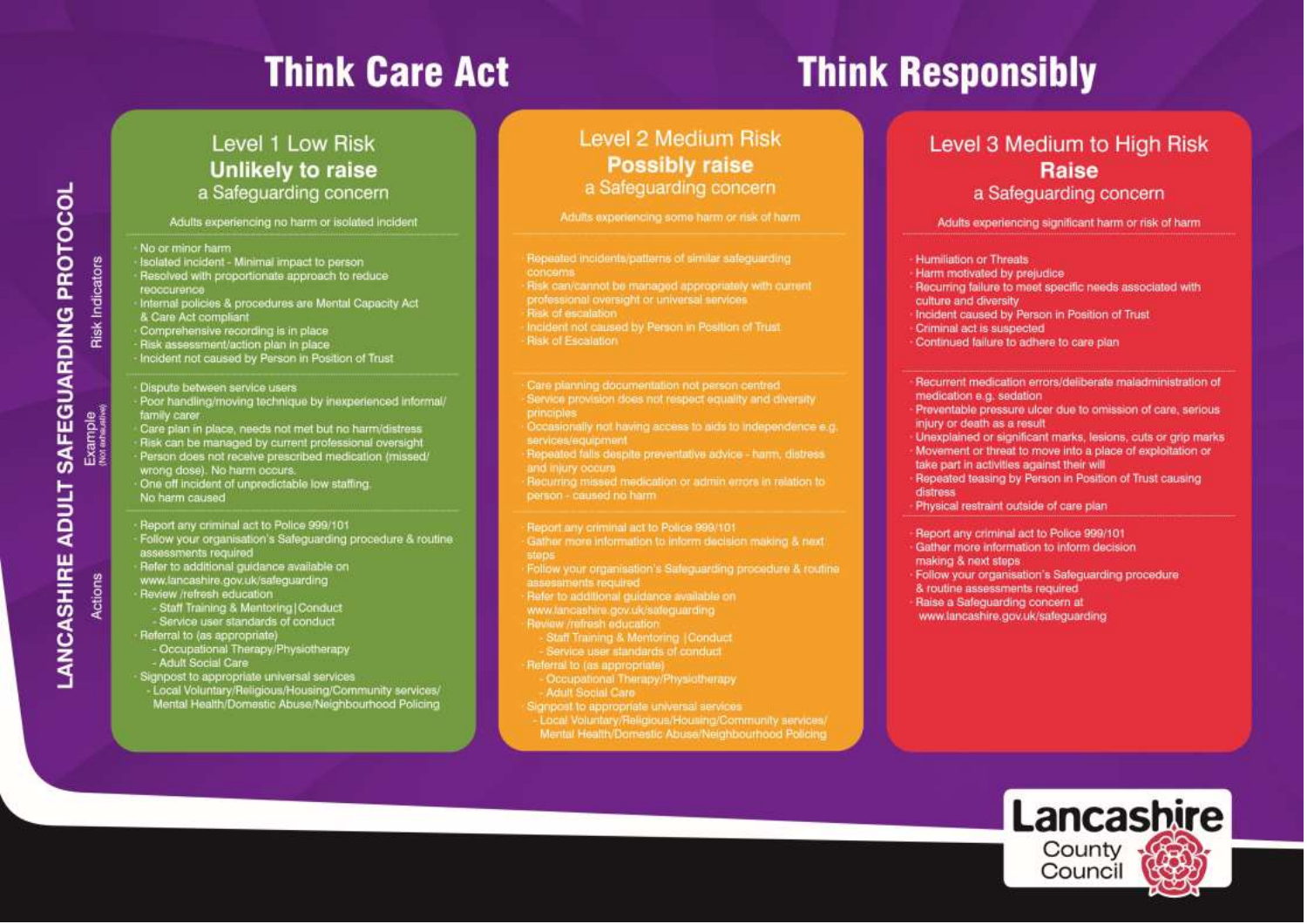#### **Legal framework to share information flowchart**

#### **Public Law**

- Purpose
- Context
- Perform a task set down in UK law
- To protect child/adult

#### **Supporting frameworks**

- Care Act 2014 s45
- Children Act 1989
- GDPR special category
- Common Law
- Duty of Confidentiality
- Caldicott
- Article 8 human rights act

#### **Share information in line with**

- GDPR principles
- Consent
- Contract
- Legal obligation
- Vital interests means life
- Public task
- Legitimate interests
- DPA 2019

#### **Principles to consider**

- Necessary and proportionate
- Relevant
- Adequate
- Accurate
- Timely
- Secure
- Record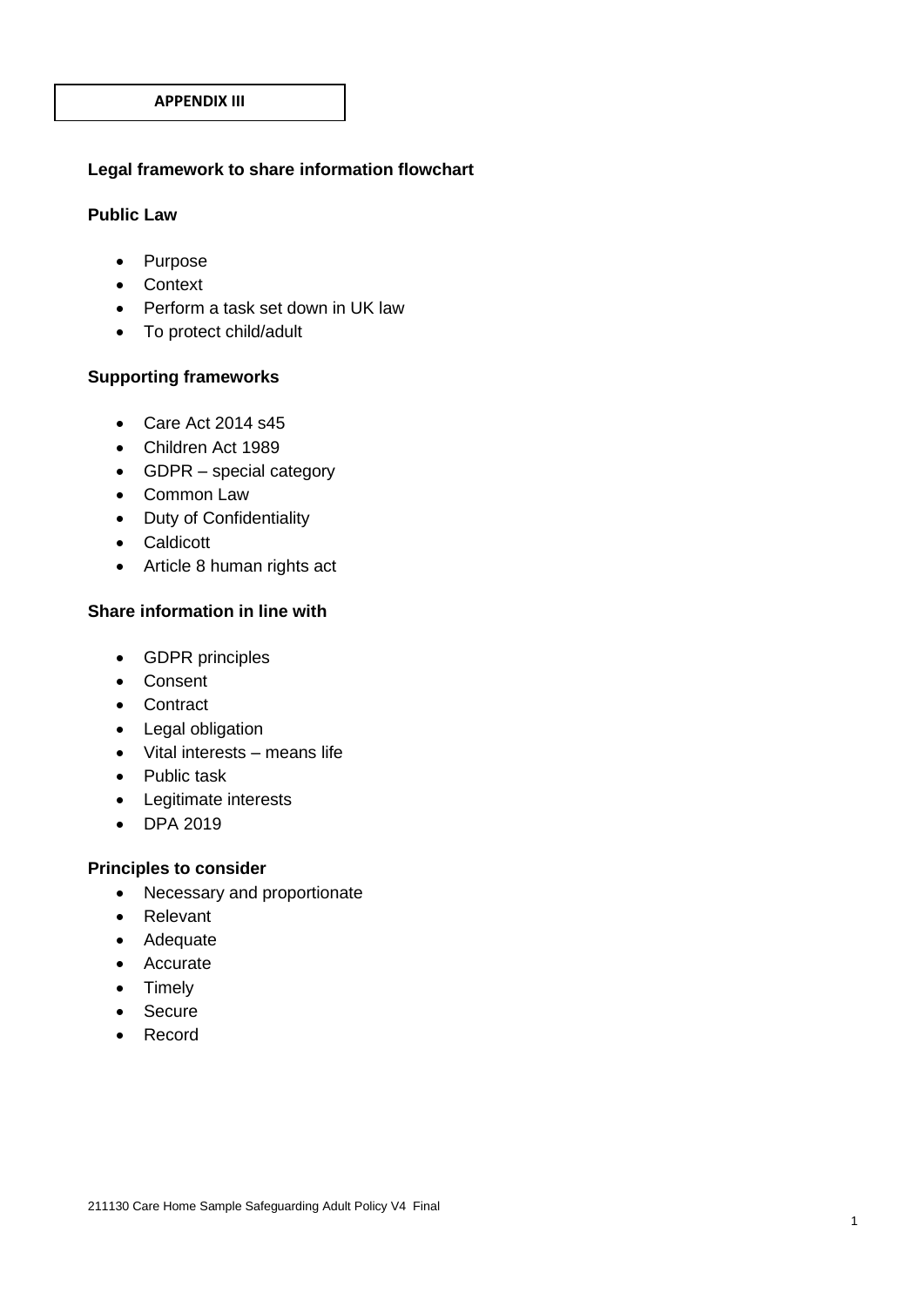

#### **Flowchart of when and how to share information**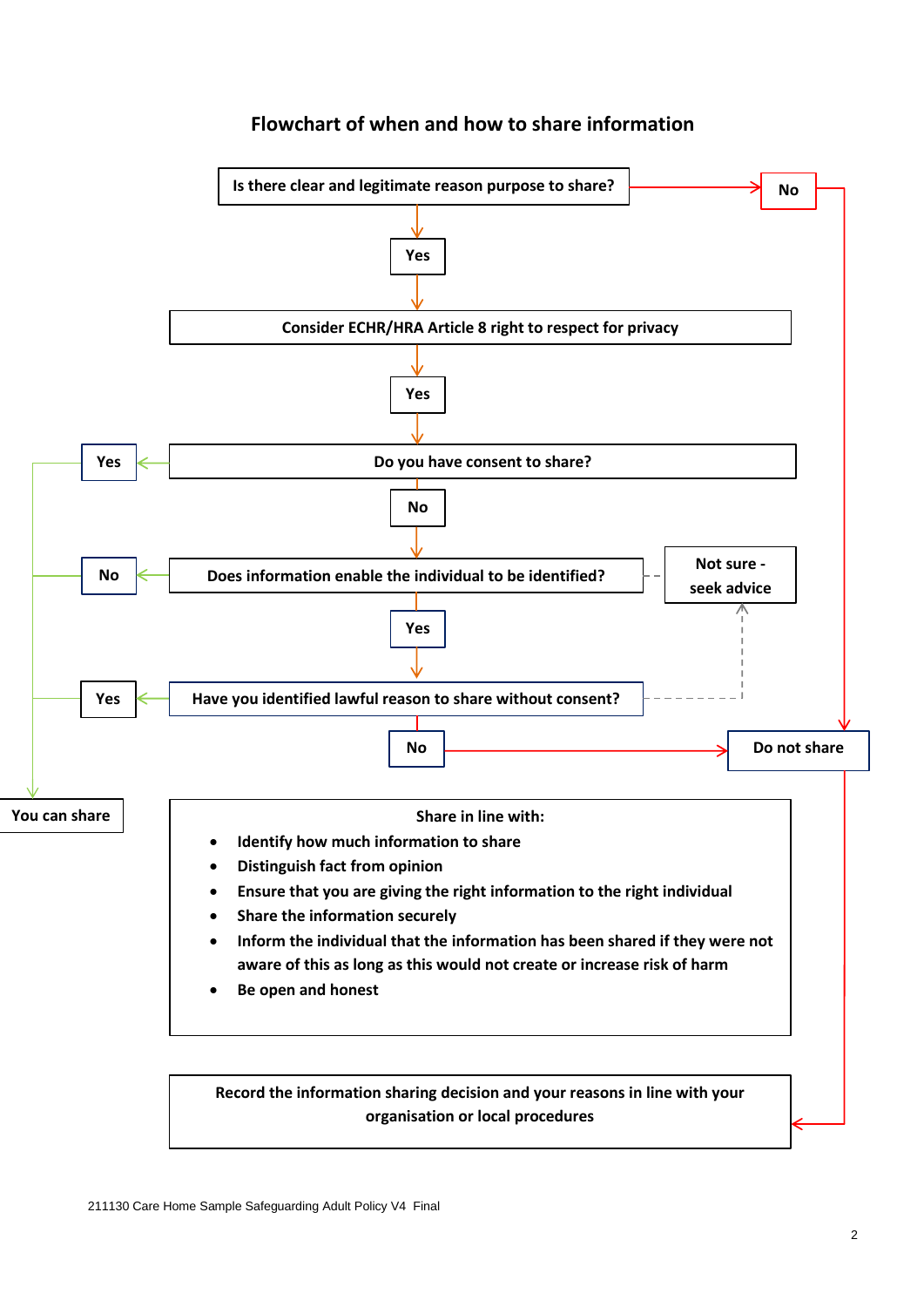#### **Safeguarding Adults Training for Care Homes / Requirements and Accessibility within Lancashire**

| <b>Adults</b>                                  |                                                                                                                                                                                                          |                                                                                                                                                                                                                              |  |
|------------------------------------------------|----------------------------------------------------------------------------------------------------------------------------------------------------------------------------------------------------------|------------------------------------------------------------------------------------------------------------------------------------------------------------------------------------------------------------------------------|--|
| <b>Target Group</b>                            | <b>Level/Group and suggested content</b>                                                                                                                                                                 | <b>Training opportunities available</b>                                                                                                                                                                                      |  |
| All clinical and non-<br>clinical staff groups | Introduction to safeguarding adult training<br>What is abuse and neglect<br>How to recognise abuse and neglect<br>$\bullet$<br>Appropriate action to take if an individual has<br>$\bullet$<br>concerns. | The Lancashire Safeguarding Adults Board provide training for staff working with adults at risk<br>at level 1 via E learning to access:<br>http://www3.lancashire.gov.uk/corporate/web/view.asp?siteid=3825&pageid=38308&e=e |  |
|                                                | Refresher training at a minimum every three years. The<br>e-learning programme can also be accessed as part of<br>refresher training.                                                                    |                                                                                                                                                                                                                              |  |
| All clinical staff                             | Safeguarding Adults - What you need to know                                                                                                                                                              | Link to the Pan Lancashire and Cumbria Multi Agency Safeguarding Adult                                                                                                                                                       |  |
| i.e. nursing staff /                           | What is abuse and neglect                                                                                                                                                                                | Procedures Manual. The manual provides information about safeguarding adults at risk<br>of abuse and neglect and how to make a safeguarding adult concern into social                                                        |  |
| health care<br>assistants etc.                 | Understanding the terms 'vulnerable' and<br>adults 'at risk'                                                                                                                                             | care http://plcsab.proceduresonline.com/                                                                                                                                                                                     |  |
|                                                | How to recognise potential or actual abusive<br>$\bullet$<br>situations                                                                                                                                  | eLearning programme SCIE website<br>http://www.scie.org.uk/publications/elearning/index.asp                                                                                                                                  |  |
|                                                | An overview of the background legislation and<br>$\bullet$<br>quidance                                                                                                                                   | CCG Safeguarding and Mental Capacity Act Standards for commissioned services<br>appendix 4 safeguarding standards for staff can be accessed on the CCG websites.                                                             |  |
|                                                | Recognition of local pathways and<br>safeguarding structures                                                                                                                                             |                                                                                                                                                                                                                              |  |
|                                                | Understanding of CQC outcome 7 expectations                                                                                                                                                              | Safeguarding leads/champions and registered managers may wish to arrange in house<br>training sessions as a time effective way of delivering training to a group. They could                                                 |  |
| All clinical staff                             | Understanding the Mental Capacity Act (MCA) and<br>the Deprivation of Liberty Safeguards (DOLS)                                                                                                          | simply go through their current policy, discuss potential case scenarios or deliver a<br>presentation.                                                                                                                       |  |
|                                                | Awareness of the legal framework<br>underpinning the Mental Capacity Act 2005<br>and the Deprivation of Liberty safeguards                                                                               |                                                                                                                                                                                                                              |  |
|                                                | Roles and responsibilities in respect of this<br>legislation                                                                                                                                             |                                                                                                                                                                                                                              |  |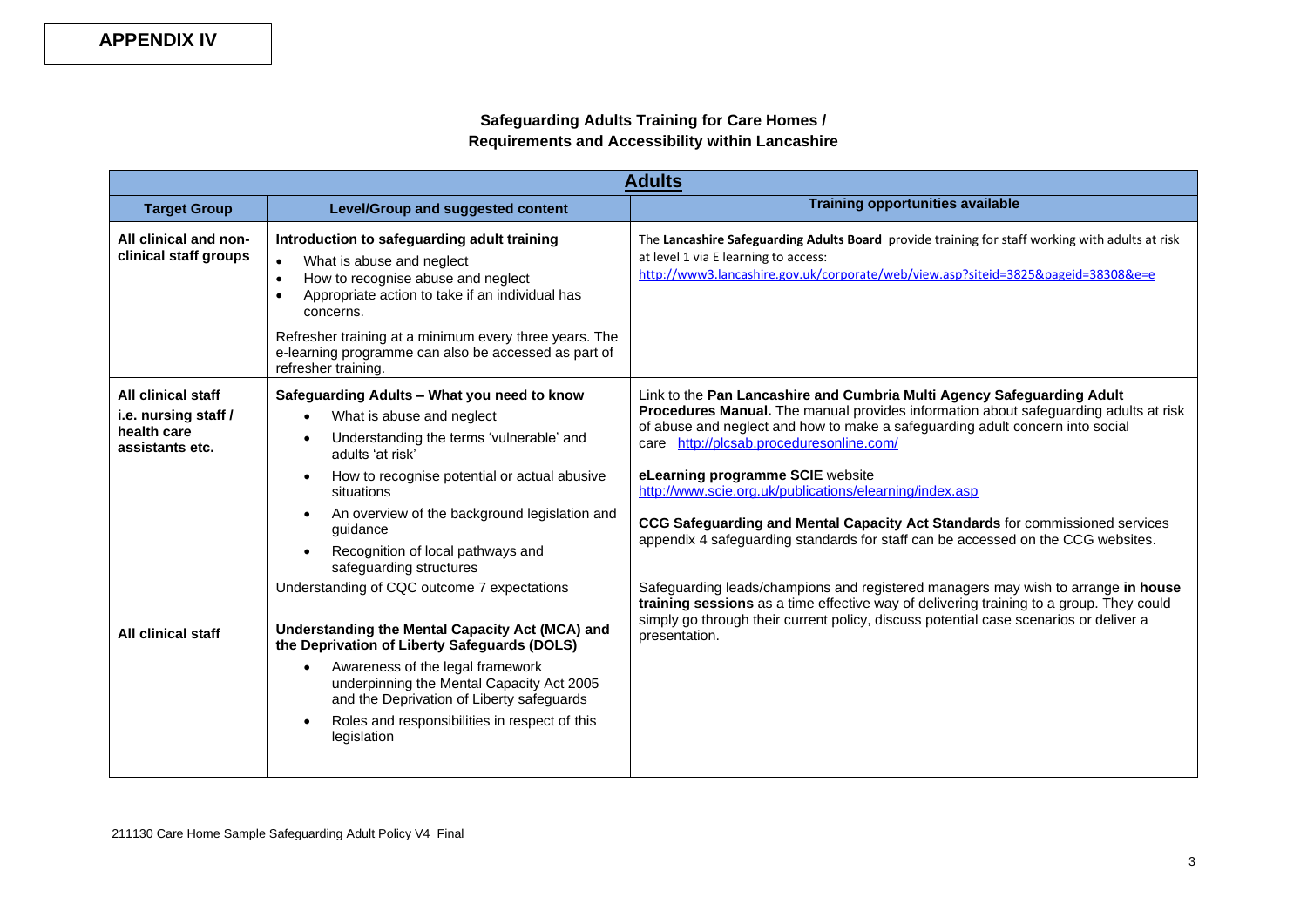|           | Guidance on completing capacity<br>assessments and applying the best interests<br>check list<br>What makes a restriction a deprivation?<br>$\bullet$<br>Awareness of the role of the Independent<br>$\bullet$<br>Mental Capacity Advocate (IMCA) |                                                                                                                                                                                                  |
|-----------|--------------------------------------------------------------------------------------------------------------------------------------------------------------------------------------------------------------------------------------------------|--------------------------------------------------------------------------------------------------------------------------------------------------------------------------------------------------|
| All staff | <b>PREVENT</b> training                                                                                                                                                                                                                          | <b>Via E:learning:</b> http://course.ncalt.com/Channel General Awareness                                                                                                                         |
|           | <b>LEARNING OUTCOMES</b><br>How to support and redirect individuals with<br>vulnerability<br>How to share concerns, get advice, and make<br>referrals                                                                                            | Guidance- Building Partnerships, Staying Safe: guidance for healthcare<br>organisations at<br>https://www.gov.uk/government/uploads/system/uploads/attachment_data/file/215<br>251/dh_131934.pdf |